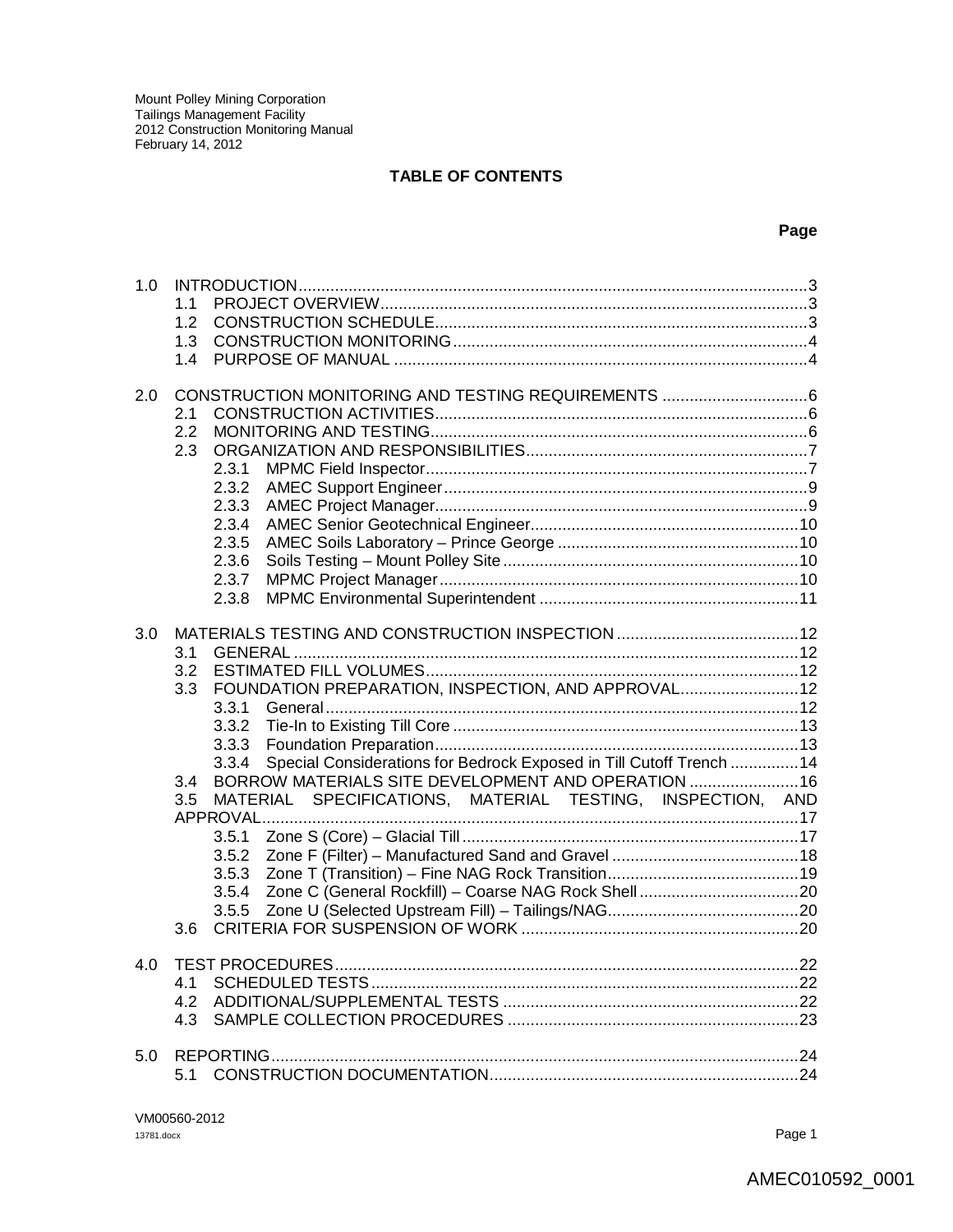#### **TABLE OF CONTENTS**

#### **Page**

| 6 በ |  |
|-----|--|
|     |  |

#### **LIST OF FIGURES**

| Figure 2.1 |  |
|------------|--|
|------------|--|

#### **LIST OF TABLES**

| Table 2.1 |                                                          |  |
|-----------|----------------------------------------------------------|--|
| Table 3.1 | Stage 8 Expansion (El. 963.5 m) Estimated Fill Volumes12 |  |
| Table 3.2 |                                                          |  |

#### **LIST OF APPENDICES**

#### APPENDIX A - STABILITY ANALYSIS

#### APPENDIX B - SAMPLE DAILY CONSTRUCTION REPORT

#### APPENDIX C - ASTM TEST STANDARDS

#### **LIST OF DRAWINGS**

| Drawing 2012.01 | Stage 8 Tailings Embankment General Site Plan   |
|-----------------|-------------------------------------------------|
| Drawing 2012.02 | Stage 8 Tailings Embankment Plan View           |
| Drawing 2013.03 | <b>Stage 8 Fill Material Specifications</b>     |
| Drawing 2013.04 | Stage 8 Main Embankment 2012 Planned Raise      |
| Drawing 2012.05 | Stage 8 Perimeter Embankment 2012 Planned Raise |
| Drawing 2012.06 | Stage 8 South Embankment 2021 Planned Raise     |
| Drawing 2012.07 | Stage 8 Abutment Foundation Preparation         |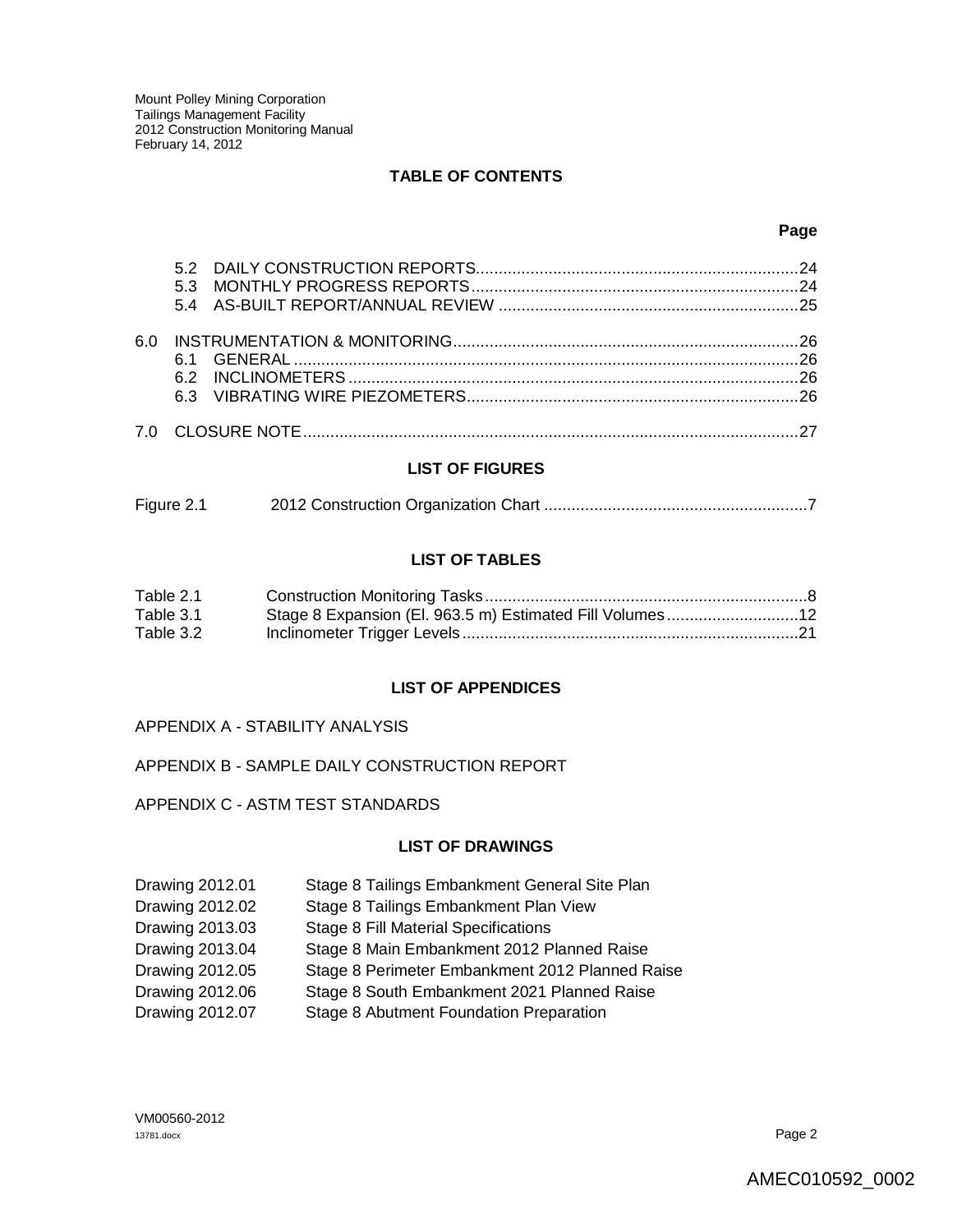#### **1.0 INTRODUCTION**

#### **1.1 Project Overview**

Mount Polley Mine is a copper and gold mine owned by Imperial Metals Corporation and operated by Mount Polley Mining Corporation (MPMC). The site is located 56 km northeast of Williams Lake, British Columbia. Mount Polley began mine production in 1997 and operated until October 2001, when operations were suspended for economic reasons. In March 2005, the mine restarted production and has been in continuous operation since. Currently, mill throughput is approximately 20,000 tpd. Tailings are deposited as slurry into the tailings storage facility (TSF). The TSF is comprised of one overall embankment that is approximately 4.2km in length. The embankment, based upon original separate embankments, is subdivided into three (3) sections; referred to as the Main Embankment, Perimeter Embankment and South Embankment. Heights vary along the embankment and are approximately 48m, 30m, and 20m respectively (based upon the Main, Perimeter and South nomenclature). The design and construction monitoring of the TSF embankments through 2010 was completed under the direction of Knight Piésold Limited (KP). AMEC Earth and Environmental now known as AMEC Environment & Infrastructure, a division AMEC Americas (AMEC) assumed the role of engineer of record for the TSF embankment as of 28 January 2011. The overall embankment has incorporated a staged expansion design utilizing a modified centerline construction methodology. The latest expansion was completed in September 2011, which entailed approximate 2.1m embankment raise to a crest elevation of 960.1m.

The next expansion, to an elevation of 963.5m, is planned for 2012 construction season. AMEC understands that planned 2012 raise falls under the existing permit that allows the embankment to be constructed to an elevation of 965.0m. To check the stability of the proposed 2012 expansion a slope stability analysis of the embankment was performed and is summarized in Appendix A.

#### **1.2 Construction Schedule**

The optimal construction season for placement of moisture-sensitive till core material at the Mount Polley Project site typically falls between May and September. The 2012 Stage 8 Embankment raise (3.4 m to crest El. 963.5 m) is targeted for completion by the end of September 2012.

For the 2012 construction season, as per 2011 construction season, MPMC will use a contractor to excavate, transport, place, and compact the till core as specified, to place the adjacent filter zone, and to compact the filter zone and the transition zones as specified. Prior to placement of the till core MPMC will construct the upstream fill to the full extent of the 2012 raise. MPMC will also transport and place the transition and general rock on as needed basis.

In addition, MPMC or contractor will prepare abutment foundations to the full extent of the current ultimate embankment (970.0m) and place associated blanket materials.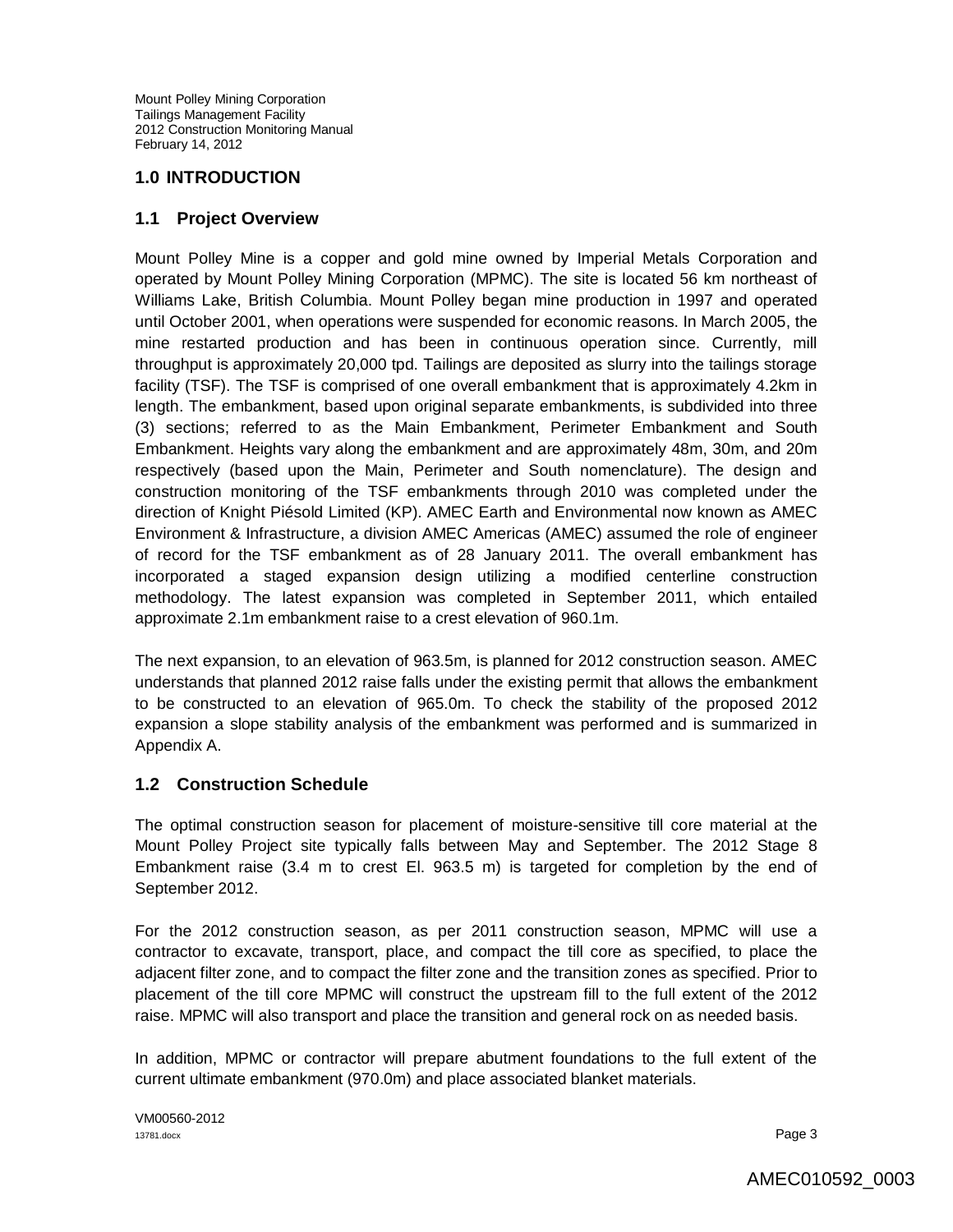# **1.3 Construction Monitoring**

The level of construction monitoring and QA/QC performed in previous years is to be continued. In 2011 MPMC undertook a greater role and responsibility in this regard. Specifically, MPMC engaged its own engineers, technicians, and summer students to provide full-time construction monitoring and field inspection during the construction of the embankment. AMEC provided support as required, which include regular site visits, particularly during key phases of the construction. Overall this arrangement was deemed to be successful however slight modifications to the 2011 construction monitoring program will be implemented for 2012. AMEC understands that for the 2012 construction similar field inspections will be applied. Mr. Luke Moger of MPMC will oversee the overall construction monitoring. The day to day monitoring, reporting and instrumentation readings will be the responsibility of the MPMC field inspectors, technicians, and coop students.

At the commencement of construction, AMEC will provide full-time supervision for approximately ten (10) days, to kick-off construction and to verify that proper construction methods are employed, material specifications are met and testing requirements and frequencies are understood and followed by MPMC personnel.

Once AMEC is satisfied that the design intent is being met, and that MPMC field inspectors are fully trained and prepared to undertake the construction monitoring and reporting role with primarily remote support required by AMEC, AMEC will reduce monitoring presence to monthly visits (though actual timing will vary somewhat with visits timed for key construction activities such as foundation preparation and approval, and till core trench approval). To be successful, this arrangement will require MPMC field inspector, devoted full-time to the dam construction project, to have good support and cooperation from senior Mt. Polley personnel, and from the Mt. Polley construction team, along with regular technical support as needed from AMEC project personnel.

Todd Martin, Senior Geotechnical Engineer or Daryl Dufault, Project Manager, will visit the site during construction activities. The objective of this senior personnel visit will be to conduct an annual site-visit, and get a "look-ahead" so that any future upcoming issues can be proactively identified and resolved. This visit will also be used to ensure that a good working relationship is being maintained between AMEC and MPMC project personnel, which will be critical to AMEC having the requisite confidence to provide as-built report sign off following the end of each stage of the embankment raise.

## **1.4 Purpose of Manual**

AMEC has prepared this manual for use by the embankment contactor, MPMC on-site personnel and for AMEC engineering support personnel, who will maintain close communication with the site throughout the construction season and carry out periodic site visits as required.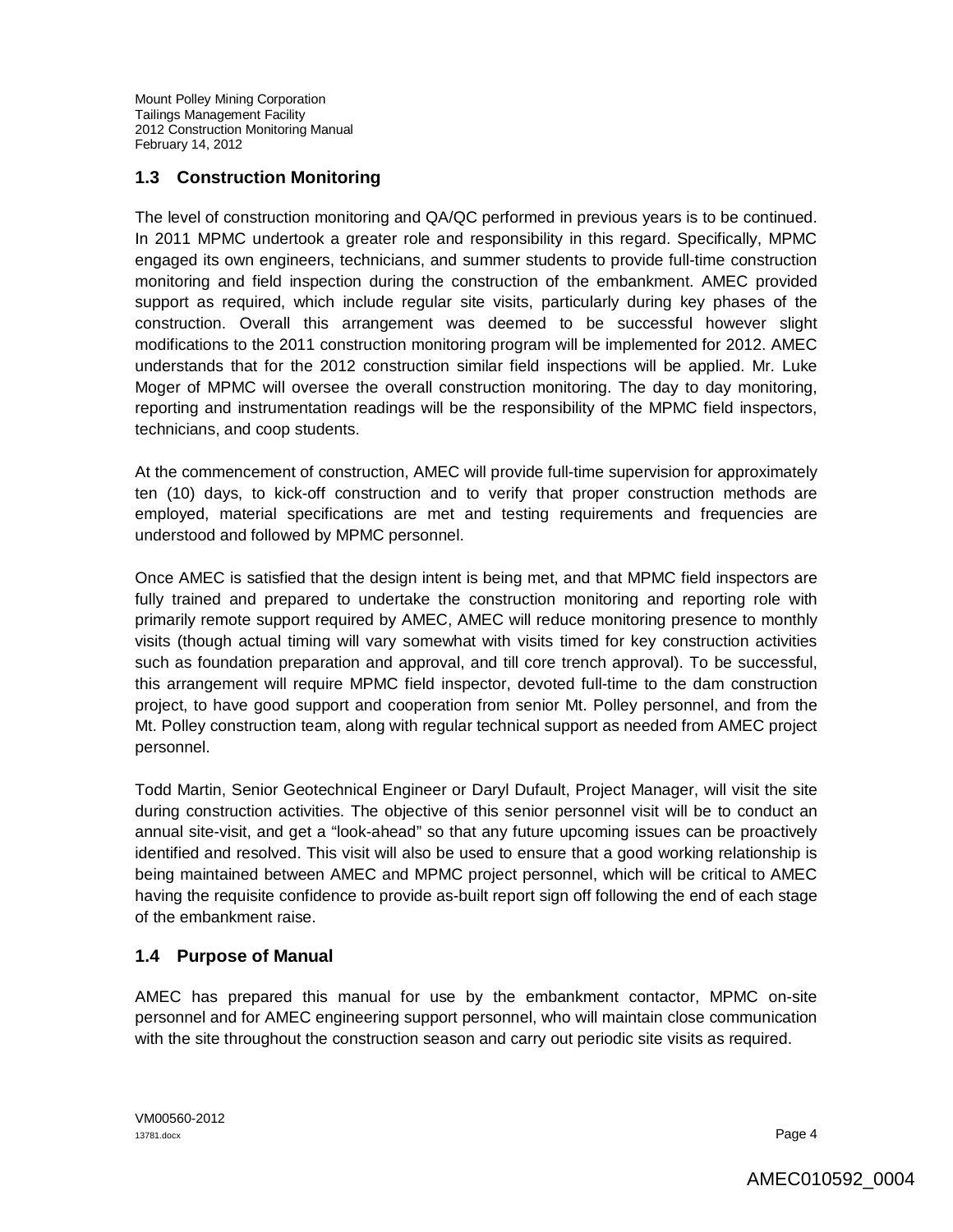The objectives of this manual are as follows:

- Summarize the annual construction plans.
- Detail the technical specifications for the dam construction as presented in the design drawings.
- Outline the requirements for monitoring and reporting of the dam construction.
- Present the proposed performance monitoring procedures and design criteria.
- Clearly define the roles and responsibilities of both MPMC and AMEC personnel associated with the 2012 embankment construction activities.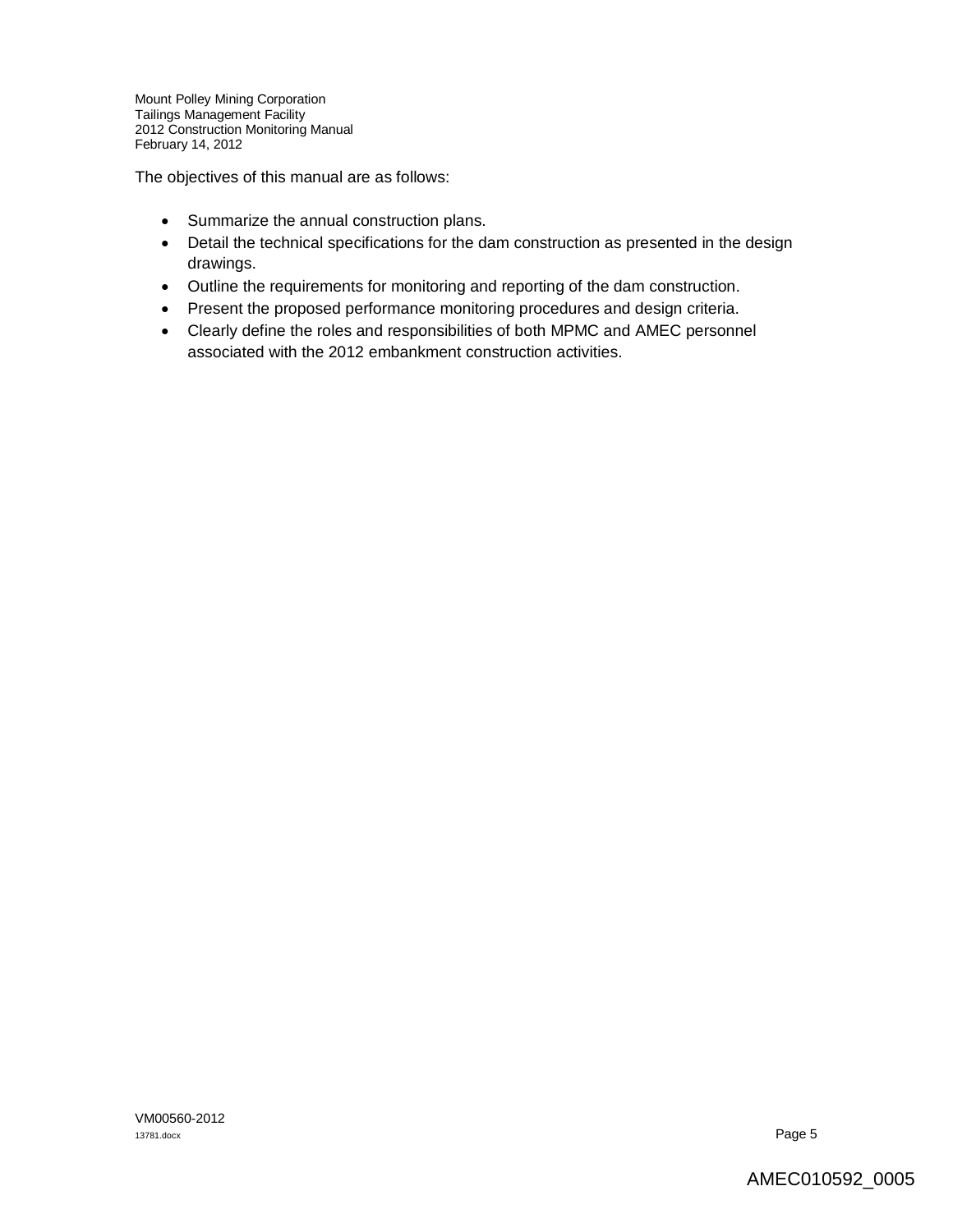# **2.0 CONSTRUCTION MONITORING AND TESTING REQUIREMENTS**

## **2.1 Construction Activities**

The 2012 construction of the TSF embankment will include the following activities:

- Foundation preparation of the abutments to an elevation of 970.0m, including excavation of the cut-off trench.
- Development of glacial till borrow areas.
- Development of non-acid-generating (NAG) rock borrow areas (mine rock).
- Development of the sand and gravel borrow area or production of sand and gravel from mine waste rock via processing.
- Excavating, hauling, placing, and compacting acceptable structural fills and waste zones to raise the dam core and shell in accordance with design specifications.

The guidelines for quality control testing procedures outlined in this manual are to be observed during construction to satisfy and document that the dam is constructed in accordance with the design intent.

## **2.2 Monitoring and Testing**

The general monitoring and testing requirements for construction of the 2012 construction of the TSF embankment correspond to the construction activities outlined in Section 2.1; these general requirements are:

- Review and confirm that the prepared foundation areas are acceptable for support of structural fills.
- Review and confirm that the borrow materials are acceptable for use as structural fill.
- Monitor and test (where required) the placement and compaction of accepted structural fill.
- Monitor dam performance by reading and recording instruments in the dam(s) and preparing cumulative change and time plots of the results.
- Monitor drain performance by measuring flow and inspecting water quality

Construction monitoring of activities such as placement of structural fills and foundation preparation will proceed on a continuous basis. Schedules based on minimum test frequencies per unit volume of compacted structural fill will be followed for the various field and laboratory tests, with additional tests to be performed as required to reassess out-of-compliance results or at the discretion of AMEC.

The results of the monitoring and testing program will be reported to the appropriate parties (MPMC, AMEC) as they are obtained.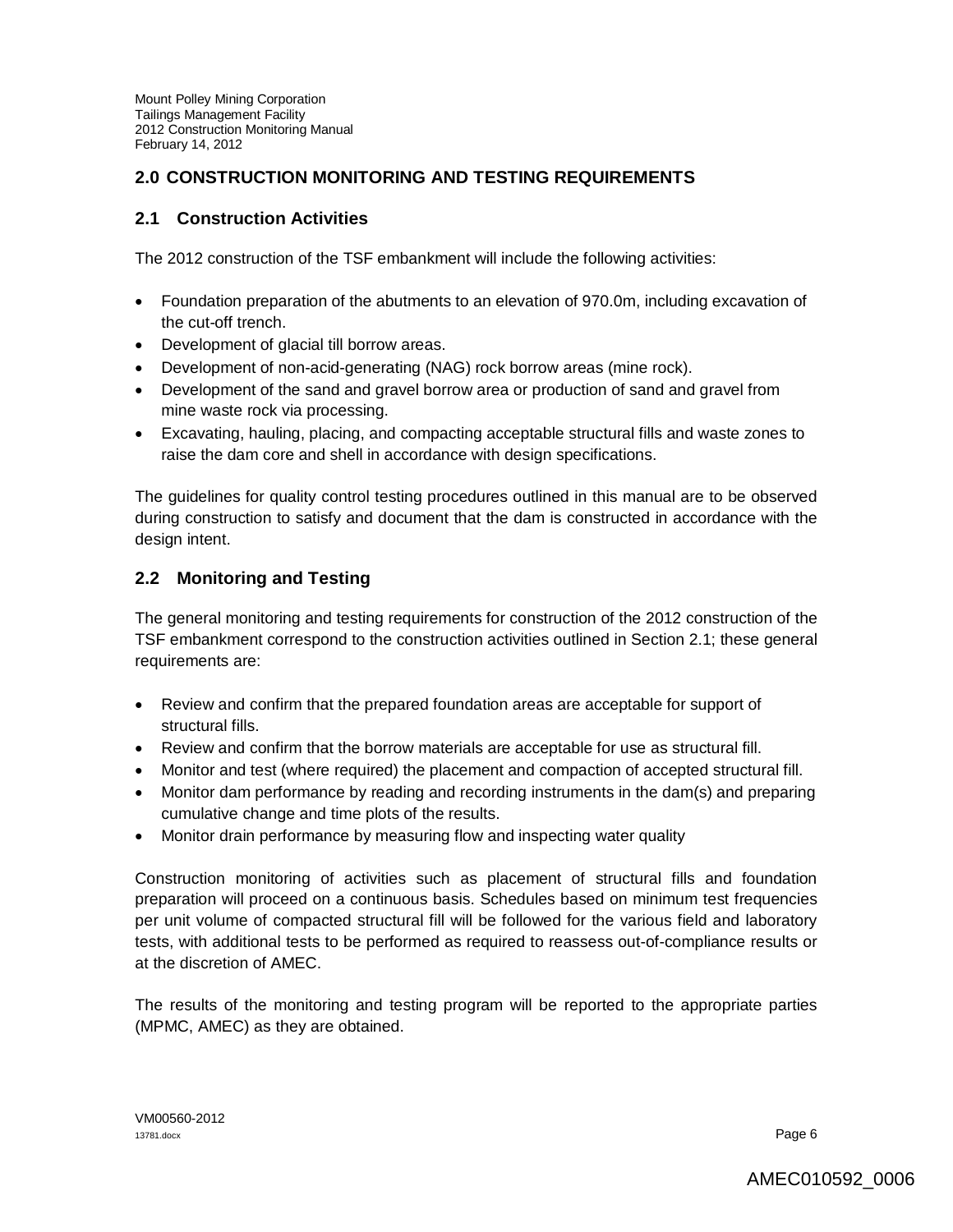## **2.3 Organization and Responsibilities**

Overall Figure 2.1 below outlines the overall organizational structure for Stage 8 TSF embankment construction, while the responsibilities are summarized in Table 2.1.



## **Figure 2.1 2012 Construction Organization Chart**

#### **2.3.1 MPMC Field Inspector**

MPMC is to provide a full-time field inspector to monitor daily embankment expansion construction. The MPMC's field inspector is to have support and cooperation from the senior MPMC personnel and construction team.

The responsibilities of MPMC's field inspector will be as follows:

- Monitor and photograph daily construction activities related to TSF embankment.
- Set out construction limits, and verify lift thicknesses and zone widths.
- Prepare daily technical/activity reports. (See Appendix B).
- Conduct instrumentation readings on a regular basis and promptly report them to AMEC.
- Document and conduct compaction testing and visual and laboratory material testing as per specified.
- Report any non-compliance issues observed to AMEC and MPMC.

VM00560-2012 13781.docx Page 7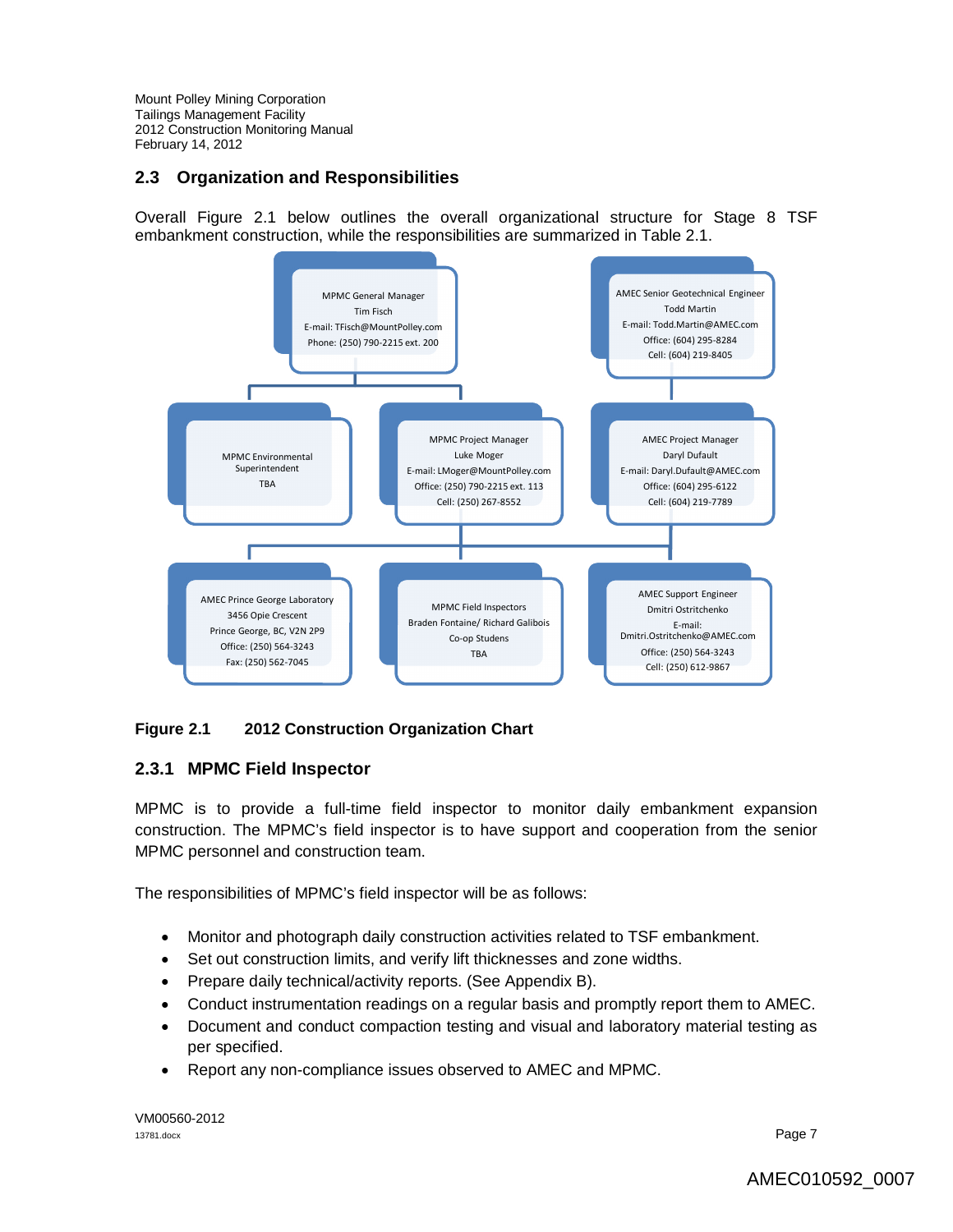VM00560-2012 13781.docx

| Table 2.1 | <b>Construction Monitoring Tasks</b> |
|-----------|--------------------------------------|
|-----------|--------------------------------------|

| No.        | <b>Responsibility</b><br><b>Tasks Description</b>                                                                                                                                                                       |             |  |  |
|------------|-------------------------------------------------------------------------------------------------------------------------------------------------------------------------------------------------------------------------|-------------|--|--|
| 1.0        | <b>Foundation Preparation</b>                                                                                                                                                                                           |             |  |  |
| 1.1        | Abutment Extensions: Review of exposed soil and or rock conditions and confirmation that suitable dense, undisturbed,                                                                                                   | <b>AMEC</b> |  |  |
|            | native soil, or sound bedrock conditions are exposed for dam construction.                                                                                                                                              |             |  |  |
| 1.2        | Core Trench Construction: Review of exposed soil and/or rock conditions, perform test pits as required to confirm the                                                                                                   | <b>AMEC</b> |  |  |
|            | thickness of glacial till over bedrock along the core trench alignment. Review of core trench excavation and confirmation<br>of proper excavation slopes. Direct rock excavation and cleaning work as deemed necessary. |             |  |  |
| 1.3        | Approval: Review the provided photos of the foundation preparation and provide approval.                                                                                                                                | AMEC        |  |  |
| 2.0        | <b>Review of Borrow Areas and Materials</b>                                                                                                                                                                             |             |  |  |
| 2.1        | <b>Glacial Till Borrow Pit:</b>                                                                                                                                                                                         |             |  |  |
|            | Review cut slopes.<br>$\bullet$                                                                                                                                                                                         |             |  |  |
|            | Collect samples of borrow material for testing to assess both suitability of materials and to evaluate the                                                                                                              | <b>MPMC</b> |  |  |
|            | Standard Proctor maximum dry density and optimum moisture content of the material.<br>Report test results to AMEC and MPMC's Project Manager as they are obtained.                                                      |             |  |  |
| 2.2        | NAG Rock Source (Zone C):                                                                                                                                                                                               |             |  |  |
|            | Review the selective borrowing / classification of material for the coarse NAG rockfill.<br>$\bullet$                                                                                                                   | <b>MPMC</b> |  |  |
|            | Visual verification of the material for conformance to the gradation specifications.<br>$\bullet$                                                                                                                       |             |  |  |
|            | Report observation to AMEC and MPMC's Project Manager as they are obtained.                                                                                                                                             |             |  |  |
| 2.3        | NAG Rock Source (Zone T):<br>Monitoring the selective borrowing/classification/processing of material for the fine NAG rock transition zone.<br>$\bullet$                                                               |             |  |  |
|            | Collect periodic samples for conformance to the gradation specifications.                                                                                                                                               | <b>MPMC</b> |  |  |
|            | Report observation to AMEC and MPMC's Project Manager as they are obtained.                                                                                                                                             |             |  |  |
| 2.4        | NAG Crushing Operation (Zone F):                                                                                                                                                                                        |             |  |  |
|            | Monitoring the filter sand and gravel crushing and decking operation.<br>$\bullet$                                                                                                                                      | <b>MPMC</b> |  |  |
|            | Collect periodic samples for conformance to the gradation specifications.                                                                                                                                               |             |  |  |
| 2.5        | Report observation to AMEC and MPMC's Project Manager as they are obtained.<br><b>Materials Approval:</b>                                                                                                               |             |  |  |
|            | Conduct Tests on collected samples.<br>$\bullet$                                                                                                                                                                        | AMEC        |  |  |
|            | Approve the materials to be used during construction of the embankment.                                                                                                                                                 |             |  |  |
| 3.0        | <b>Review of Structural Fill Placement</b>                                                                                                                                                                              |             |  |  |
| 3.1        | Zone S:                                                                                                                                                                                                                 |             |  |  |
|            | Review and confirm that the locations of zone interfaces are in their correct locations.<br>Confirm the width of the core zone is sufficient.                                                                           |             |  |  |
|            | Test the placed and compacted Zone S structural fill for in-place density.                                                                                                                                              | <b>MPMC</b> |  |  |
|            | Collect samples for moisture content determinations and density (rock content) corrections.<br>٠                                                                                                                        |             |  |  |
|            | Collect samples of fill for confirmation index testing.<br>$\bullet$                                                                                                                                                    |             |  |  |
|            | Report observations and test results to AMEC and MPMC's Project Manager as they are obtained.                                                                                                                           |             |  |  |
| 3.2        | Zone C:<br>Review and confirm that the NAG rock is in conformance to the gradation specifications.<br>$\bullet$                                                                                                         | <b>MPMC</b> |  |  |
|            | Observe and confirm the compaction specification is followed.<br>$\bullet$                                                                                                                                              |             |  |  |
| 3.3        | Zone T:                                                                                                                                                                                                                 |             |  |  |
|            | Review and confirm that the NAG transition zone rock is in conformance to the gradation specifications.<br>$\bullet$                                                                                                    |             |  |  |
|            | Observe and confirm the compaction specification is followed.                                                                                                                                                           | <b>MPMC</b> |  |  |
|            | Collect samples for gradation analysis.<br>$\bullet$<br>Report observations and test results to AMEC and MPMC's Project Manager as they are obtained.                                                                   |             |  |  |
| 3.4        | Zone F:                                                                                                                                                                                                                 |             |  |  |
|            | Review and confirm that the zone interfaces are in their correct locations.<br>$\bullet$                                                                                                                                |             |  |  |
|            | Confirm the width of the filter zone is sufficient.                                                                                                                                                                     |             |  |  |
|            | Collect samples for gradation analysis.<br>$\bullet$                                                                                                                                                                    | <b>MPMC</b> |  |  |
|            | Review and confirm that the crushed fine filter material is in conformance to the gradation specifications.<br>Confirm via hand-excavated test pits that segregation of filter sand and gravel is not occurring.        |             |  |  |
|            | ٠<br>Report observations and test results to AMEC and MPMC's Project Manager as they are obtained.                                                                                                                      |             |  |  |
| 3.5        | Zone U:                                                                                                                                                                                                                 |             |  |  |
|            | Review and confirm that the zone interface is in the correct location.<br>$\bullet$                                                                                                                                     |             |  |  |
|            | Collect samples for gradation analysis.                                                                                                                                                                                 | <b>MPMC</b> |  |  |
|            | Monitor material reworking to ensure proper distribution within the cell.<br>Report observations and test results to AMEC and MPMC's Project Manager as they are obtained.                                              |             |  |  |
| 4.0        | <b>Dam Performance Monitoring</b>                                                                                                                                                                                       |             |  |  |
| 4.1        | Coordinate biweekly readings of vibrating wire piezometers and slope inclinometers during the construction. Submit the                                                                                                  |             |  |  |
|            | raw data collected to AMEC for review.                                                                                                                                                                                  | <b>MPMC</b> |  |  |
| 4.2        | Review submitted weekly readings, prepare associated graphs and analyze the collected data.                                                                                                                             | <b>AMEC</b> |  |  |
| 5.0        | Report monitoring results to AMEC and MPMC's Project Manager as they are obtained.                                                                                                                                      |             |  |  |
| 5.1        | <b>Construction Monitoring</b><br>Daily meetings between MPMC's Field Inspectors and Contractor to establish and review daily construction plan,                                                                        |             |  |  |
|            | identify concerns, and discuss other relevant issues.                                                                                                                                                                   | <b>MPMC</b> |  |  |
| 5.2        | Monthly meeting between MPMC's Field Inspector, Project Manager, AMEC Support Engineer and Contractor.                                                                                                                  | MPMC/AMEC   |  |  |
| 5.3        | Establish and confirm construction boundaries between various zones.                                                                                                                                                    | <b>MPMC</b> |  |  |
| 5.4        | Addressing any concerns or out-of-compliance situations observed and recorded during construction.                                                                                                                      | MPMC/AMEC   |  |  |
| 6.0<br>6.1 | <b>Record Keeping</b>                                                                                                                                                                                                   |             |  |  |
| 6.2        | Maintain daily construction site photographic record of construction activities.<br>Completing daily construction reports, and delivering a copy to MPMC's Mine Superintendent, and by email to AMEC's                  | <b>MPMC</b> |  |  |
|            | Support Engineer.                                                                                                                                                                                                       | <b>MPMC</b> |  |  |
| 6.3        | Completing monthly construction reports, with copies to MPMC's Project Manager and AMEC's Project Manager and                                                                                                           |             |  |  |
|            | Senior Geotechnical Engineer.                                                                                                                                                                                           | AMEC        |  |  |

AMEC010592\_0008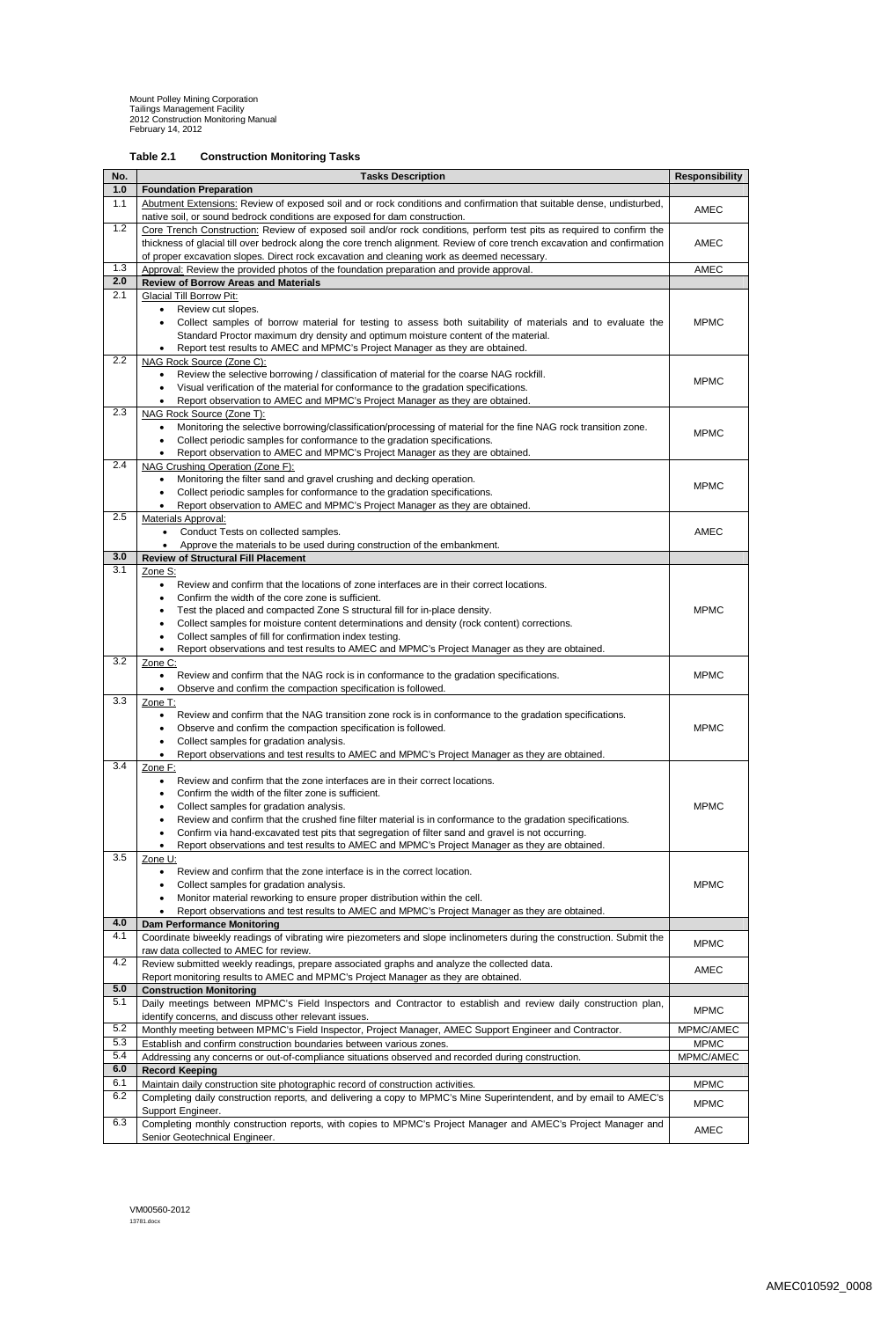# **2.3.2 AMEC Support Engineer**

The AMEC Support Engineer will provide full-time construction monitoring at the commencement of the Stage 8 construction. After confidence in the MPMC Field Inspectors is achieved, the AMEC Support Engineer will provide primarily remote assistance by reviewing daily reports and instrumentation data as required. The AMEC Support Engineer will also conduct monthly site visits (actual frequency to be determined by site performance) to verify construction methods and specifications are being followed.

The responsibilities of the AMEC Support Engineer are as follows:

- Provide remote assistance to MPMC Field Inspector.
- Provide on-site assistance with inspection and approval of abutment preparation.
- Review daily construction reports, communicate and document any concerns arising from the review to AMEC's Project Manager and/or Senior Geotechnical Engineer.
- Review instrumentation reading plots provided by MPMC, and communicate any concerns to AMEC's Project Manager and/or Senior Geotechnical Engineer.
- Carry out monthly site visits to monitor construction progress and perform quality assurance testing.
- Prepare monthly progress reports summarizing construction activities, test results, and milestone achievements.
- Prepare site As-built/Annual Review Report.

## **2.3.3 AMEC Project Manager**

AMEC's Project Manager will have overall responsibility for AMEC's role with upcoming and future dam raising projects. He will review all monthly construction progress reports. He will liaise with the AMEC Senior Geotechnical Engineer and MPMC's Project Manager to review any problems that may arise.

The AMEC Project Manager will liaise with the AMEC Support Engineer and the MPMC's Project Manager (and through him MPMC's Field Inspector), and will make site visits as deemed necessary during construction. The exact timing and duration of the site visits will be determined in consultation with the MPMC Project Manager so that critical aspects of the construction can be viewed during these visits.

The responsibilities of AMEC's Project Manager will be as follows:

- Review monthly construction reports prepared by the AMEC Support Engineer and document and communicate any concerns arising from these reviews to MPMC's Project Manager and AMEC's Senior Geotechnical Engineer.
- Review instrumentation interpretations and communication of any concerns to MPMC's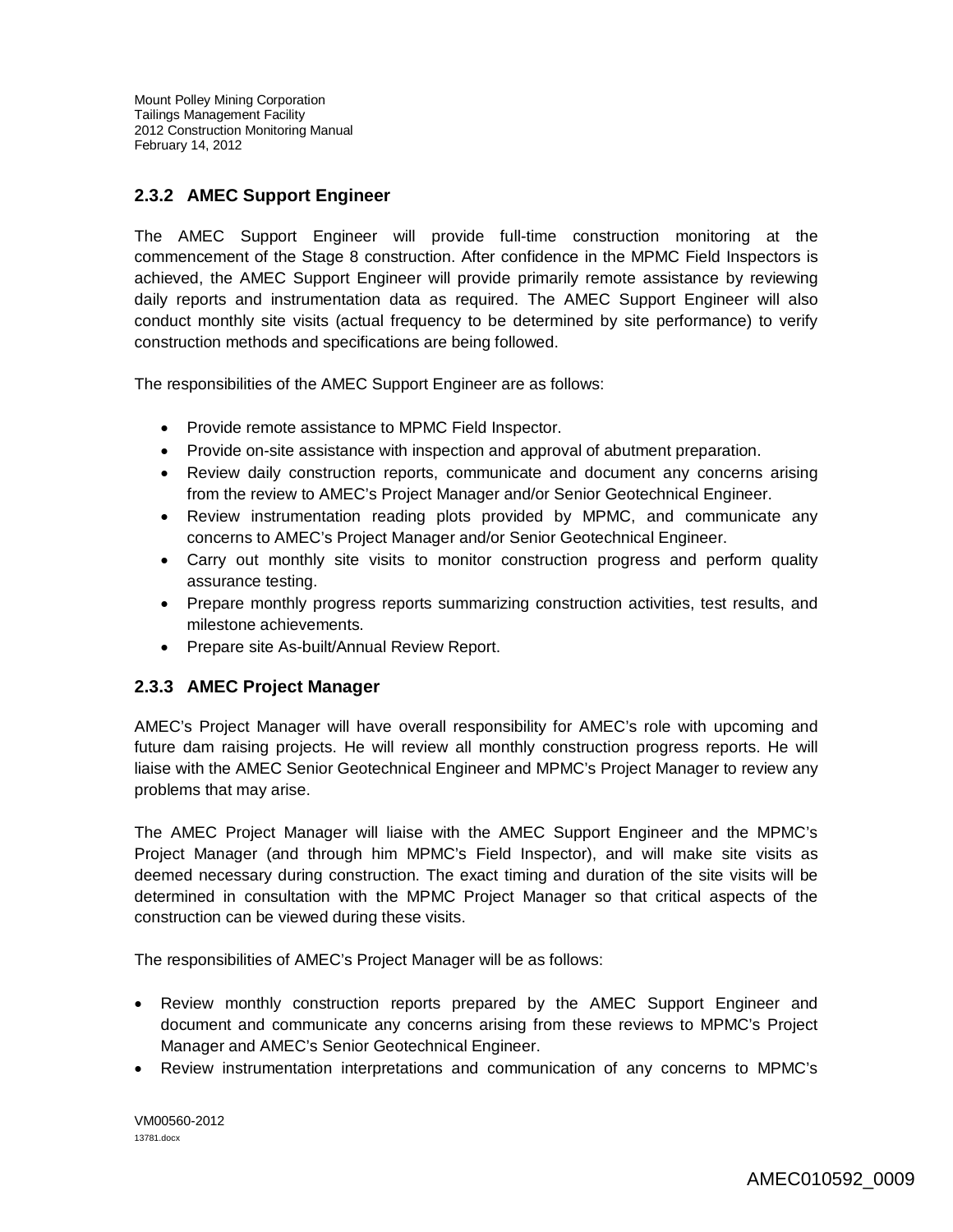Project Manager and AMEC's Senior Geotechnical Engineer.

- Review monthly progress reports prepared by the AMEC Support Engineer and document and communicate any concerns arising from these reviews to MPMC's Project Manager and AMEC's Senior Geotechnical Engineer.
- Carry out periodic site visits as appropriate during the construction season, timed to coincide with critical aspects of the construction.
- Identification, review, and approve any design changes determined to be required by AMEC and/or MPMC.

# **2.3.4 AMEC Senior Geotechnical Engineer**

AMEC's Senior Geotechnical Engineer will serve as the engineer of record for the Mount Polley TSF embankment. He will review monthly construction and instrumentation reports as required and review the As-built/Annual Review reports, and will visit the site once during each year's construction.

# **2.3.5 AMEC Soils Laboratory – Prince George**

All off-site material testing will be carried out at the AMEC Prince George Laboratory. MPMC will be responsible for collection and shipment of samples as required. With the help of AMEC's Support Engineer the test results will be conveyed to MPMC.

## **2.3.6 Soils Testing – Mount Polley Site**

The Mount Polley on-site laboratory has the capability to carry out some of the required testing. During the 2011 construction period AMEC noted that the testing frequencies were not followed and testing results were not submitted for AMEC to review on a consistent basis. Thus, for the 2012 construction period AMEC will utilize AMEC's Prince George Laboratory to conduct most of the material testing required during the construction session. However, the following tests will still be conducted on site utilizing ASTM standards: three (3) gradation analysis for Zone T and Zone F during production (D422-07); daily moisture content confirmatory testing (D2216-10) of Zone S. All test results will be completed by the MPMC Field Inspector or the MPMC laboratory staff, and are to be submitted to AMEC's Support Engineer and attached with the daily construction reports for review and approval.

## **2.3.7 MPMC Project Manager**

MPMC's Project Manager shall assume overall responsibility for MPMC construction management and MPMC supervision, monitoring, and quality control testing activities when AMEC is not on site. This person shall ensure that the design specifications and the QA/QC requirements as outlined in this manual are followed. In the absence of the MPMC Project Manager, the MPMC Technicians dedicated to the TSF embankment will take responsibility.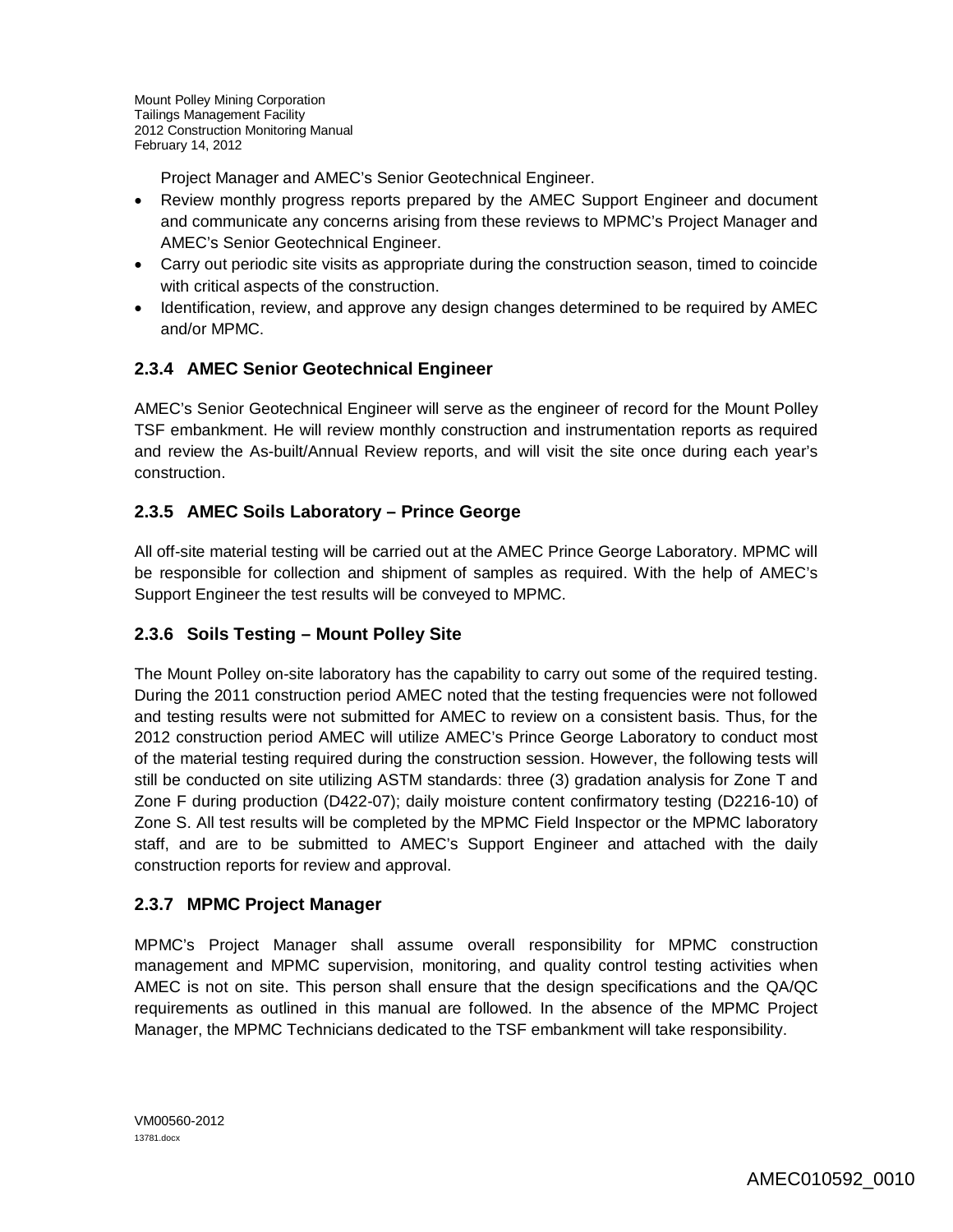MPMC's Project Manager shall liaise with AMEC's Support Engineer, and AMEC's Project Manager to discuss construction progress, any problems encountered and their resolution, and the timing of site visits by AMEC personnel to view the construction.

The MPMC Project Manager will address any concerns raised by the Field Inspector/Support Engineer, including, but not limited to, the following:

- Placement of material unacceptable as dam fill.
- Unacceptable construction procedures (excessive lift thickness, inadequate compaction, inadequate foundation preparation, inadequate material testing etc.).
- Non-compliance issues identified by the AMEC Support Engineer and MPMC Field Inspector that are not immediately rectified by the construction forces, be they those of the contractors or MPMC.

# **2.3.8 MPMC Environmental Superintendent**

The MPMC Environmental Superintendent will address any concerns raised by the Field Inspector/Support Engineer as related to any potential environmental issues or concerns.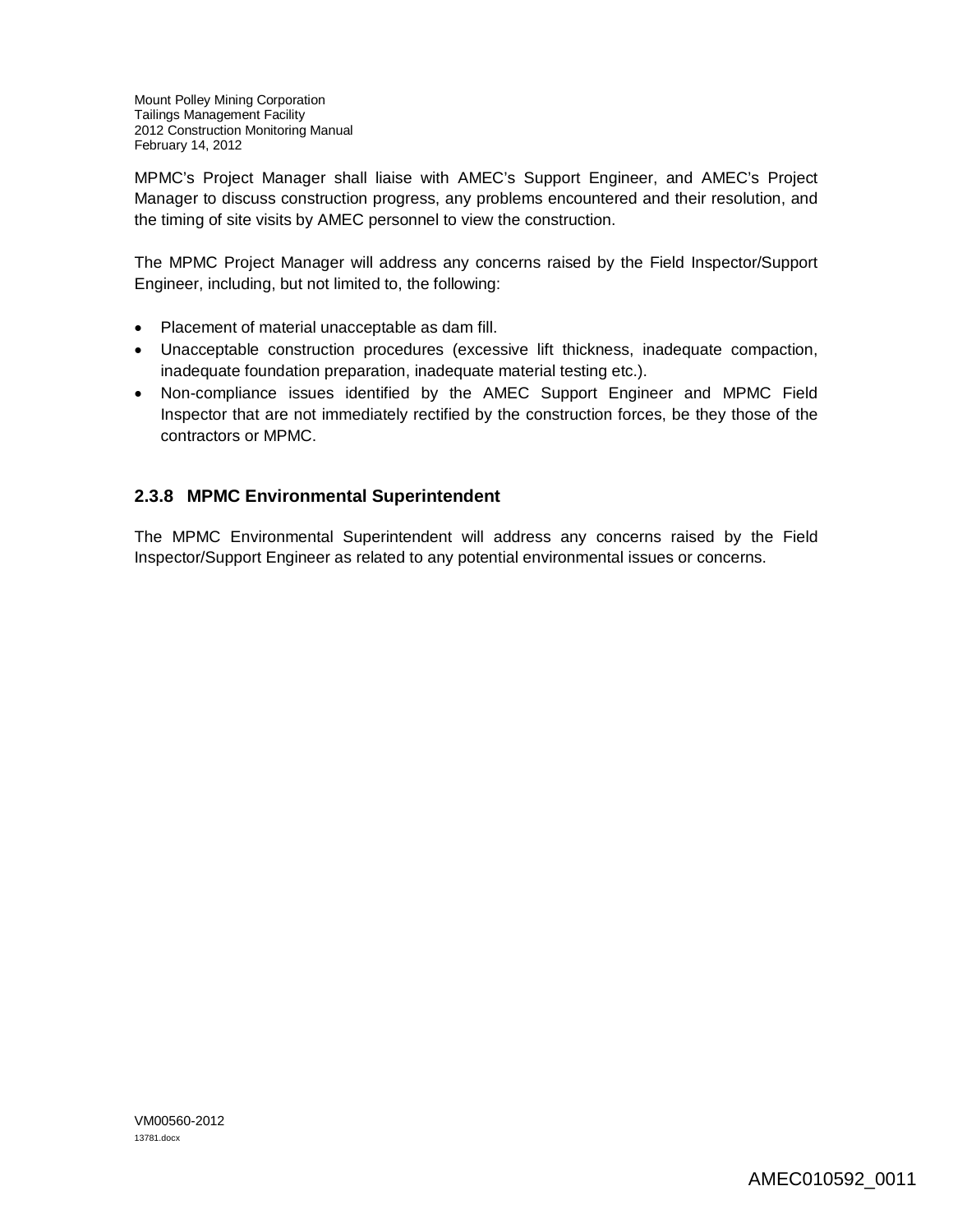# **3.0 MATERIALS TESTING AND CONSTRUCTION INSPECTION**

#### **3.1 General**

The detailed technical requirements for the 2012 raise of the TSF Embankment are shown in attached drawing 2012.01 through 2012.07. The technical requirements for the construction are indicated on attached drawing and are restated in Sections 3.3 through 3.6.

#### **3.2 Estimated Fill Volumes**

Table 3.1 below summarizes the estimated material quantities for Stage 8 expansion to be constructed in 2012.

| <b>SECTION</b>                        | <b>ESTIMATED FILL VOLUMES (m<sup>3</sup>)</b> |        |        |        |  |
|---------------------------------------|-----------------------------------------------|--------|--------|--------|--|
|                                       | Zone C                                        | Zone T | Zone F | Zone S |  |
| <b>Main</b><br><b>Embankment</b>      | 57,900                                        | 7,400  | 7,400  | 20,600 |  |
| <b>Perimeter</b><br><b>Embankment</b> | 70,100                                        | 11,900 | 11,900 | 33,200 |  |
| South<br><b>Embankment</b>            | 32,400                                        | 6,400  | 6,400  | 17,900 |  |
| Total                                 | 160,400                                       | 25,700 | 25,700 | 71,700 |  |

**Table 3.1 Stage 8 Expansion (El. 963.5 m) Estimated Fill Volumes**

Notes:

1. Volumes are estimated from drawings 2012.02 through 2012.06, and are rounded up to the nearest 100  $m<sup>3</sup>$ .

- 2. No settlement allowance has been considered.
- 3. Quantities are based on neat construction lines; with no contingency or allowance for overbuild or waste factors.

## **3.3 Foundation Preparation, Inspection, and Approval**

#### **3.3.1 General**

Foundation preparation for the 2012 dam construction along the abutment extensions are to be completed to the following specifications and in accordance with drawing 2012.07:

- All topsoil, organic material, soft or loose soils, and other deleterious materials are to be removed from the foundation area.
- The exposed abutment foundation subgrade is to consist of dense to very dense glacial till, or bedrock.
- The abutment subgrade shall be proof-rolled with a smooth drum compactor.

Foundation preparation for the abutment cutoff trench extensions will be completed to the following specifications and in accordance with Detail 1 on drawing 2012.07: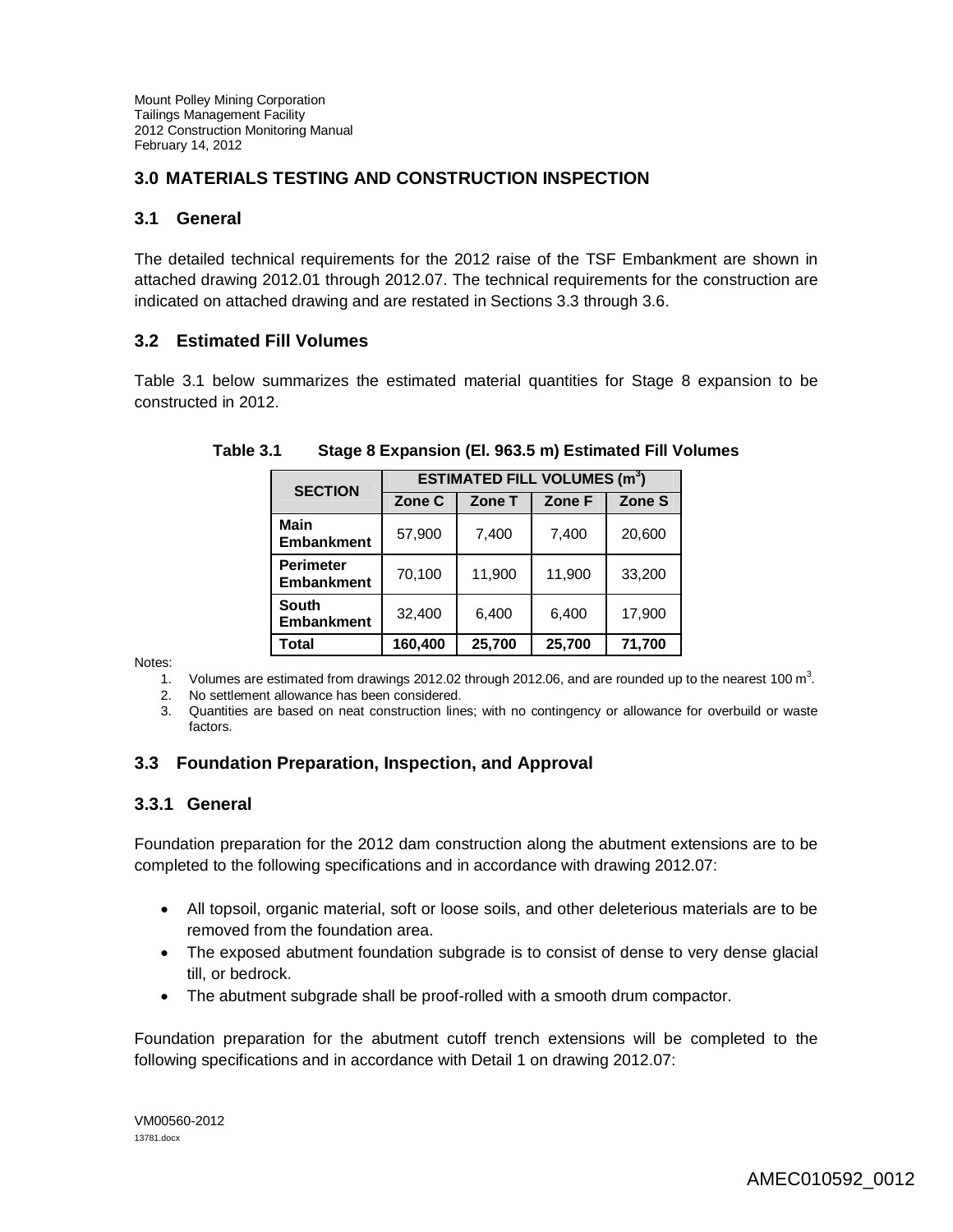- The cutoff trench shall extend a minimum of 0.5m into the undisturbed glacial till, where the glacial till is in excess of 1m thick.
- Where less than 1m thickness of glacial till exists, the cutoff trench shall extend to sound bedrock with removal of weathered or fractured bedrock completed to the approval of the AMEC Support Engineer. Additional specifications related to bedrock encountered in the cutoff trench are provided in Section 3.3.4 below.
- The thickness of glacial till at the cutoff trench is to be confirmed by performing test pits at locations along the cutoff trench alignment selected by the AMEC Support Engineer.
- The cutoff trench shall be constructed with a minimum 2 m width at its base. Where bedrock is encountered, the AMEC Support Engineer may direct that overburden be removed for the full 5 m width of the Zone S core.
- The cutoff trench shall have side slopes of 1H:1V or flatter. Steeper slopes may be accepted in bedrock at the discretion of the AMEC Support Engineer.
- Surface runoff water or groundwater shall not be permitted to collect in the cutoff trench.

Prior to placement and compaction of structural fill in the cutoff trench excavation, the Field Inspector will send photos to the AMEC Support Engineer for approval. The Field Inspector will verify that the cutoff trench is founded in the minimum specified depth of glacial till (and will conduct or oversee soil probing as required), or that the cutoff trench is founded on sound bedrock. Cutoff trench excavation inspections will be performed as required, and inspection dates and results will be tracked by the Field Inspector on copies of the construction drawings or by station number. MPMC surveyors will provide a survey pick-up of the cutoff trenches and maintain a project database for use in the as-built documentation.

# **3.3.2 Tie-In to Existing Till Core**

The 2012 raise of the core zones of the embankment will involve placement of structural fill on the existing dam crests. On the existing dam crests, removal of the crest running surface (by grading it off the upstream edge of the dam crest) may be required, followed by removal and/or drying and re-compaction of any loose, over-wet zones within the till fill. As the final lift of 2011 construction season was not tested, the material will be compacted and tested as specified in Section 3.5.1 of this document.

## **3.3.3 Foundation Preparation**

Foundation preparation is not to be conducted without AMEC's Support Engineer present on site. The foundation preparation for 2012 construction will consist of foundation preparation to the current ultimate design (El. 970.0m). MPMC will procure required permits undertake this work. The foundation will be drained (where required) and will be stripped of all organic material, loose or soft soils, and all other deleterious materials under the foot print of the embankment with an additional 1m buffer zone for tie-in capabilities and material placement inaccuracies. These unacceptable materials will be wasted in an approved manner, in an approved location as designated by MPMC personnel. Salvageable topsoil and organic material that could be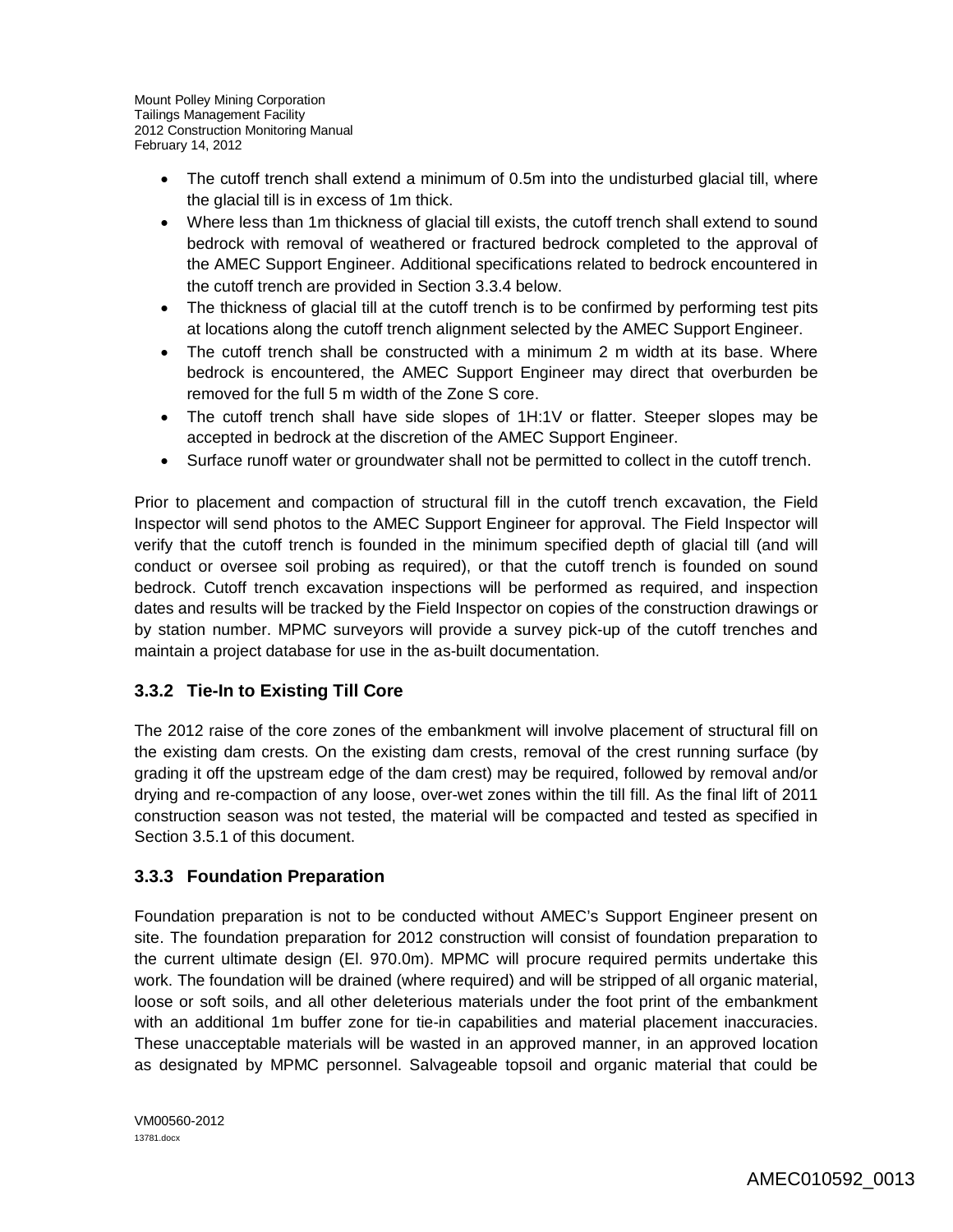used for reclamation will be stockpiled in appropriate locations for future use, as directed by MPMC's Project Manager.

Suitable dense subgrade for the embankment will be exposed, then proof-rolled and scarified (if deemed necessary by the AMEC Support Engineer). Prior to placement of structural fill as specified on drawing 2012.07, AMEC's Support Engineer will approve the subgrade. The exposed subgrade is to be protected from moisture softening due to surface water runoff or excessive precipitation.

The cutoff trench location will be identified in the field by surveyors, and the design vertical (depth) extent of the cutoff in native soil or weathered bedrock verified by test pits or soil probes that extend below the minimum specified trench depth (see Detail 1, drawing 2012.07). The cutoff trench excavation will be protected from moisture softening due to surface water inflow or excessive precipitation. Water seeping into the cutoff trench excavation will be removed by pumping, and will not be permitted to collect and remain in the excavation.

Prior to placement and compaction of structural fill in the cutoff trench excavation, AMEC's Support Engineer will approve the preparation of the trench. Inspections will occur as foundation areas are completed and the approval will be documented as described in the monthly report. Photographic records will be maintained to identify foundation areas that have been inspected and approved, clearly indicating their date of inspection. Areas not approved for placement of structural fill by the AMEC Support Engineer are not to be covered with fill under any circumstances.

## **3.3.4 Special Considerations for Bedrock Exposed in Till Cutoff Trench**

If bedrock is encountered in the dam foundation cutoff trench, special considerations exist and special bedrock treatment measures may be required. Guidelines and procedures for dealing with bedrock exposed in the cutoff trenches are as follows:

Weathered or fractured bedrock is defined as bedrock that can be readily excavated by a dozer or a hoe excavator equipped with a digging bucket and that, based on visual assessment, is highly pervious to groundwater flow due to the presence of fractures/joints/faults. Sound (competent) bedrock, is defined as bedrock that can be excavated only with significant difficulty (or not at all) by a hoe excavator equipped with a digging bucket. When excavating in bedrock, frequent communication with AMEC's Senior Geotechnical Engineer and transmission of photographs is to be carried out.

If shear/fault zones are encountered within the bedrock exposed in the core to abutment contacts, the following information should be collected and passed on to AMEC's Senior Geotechnical Engineer: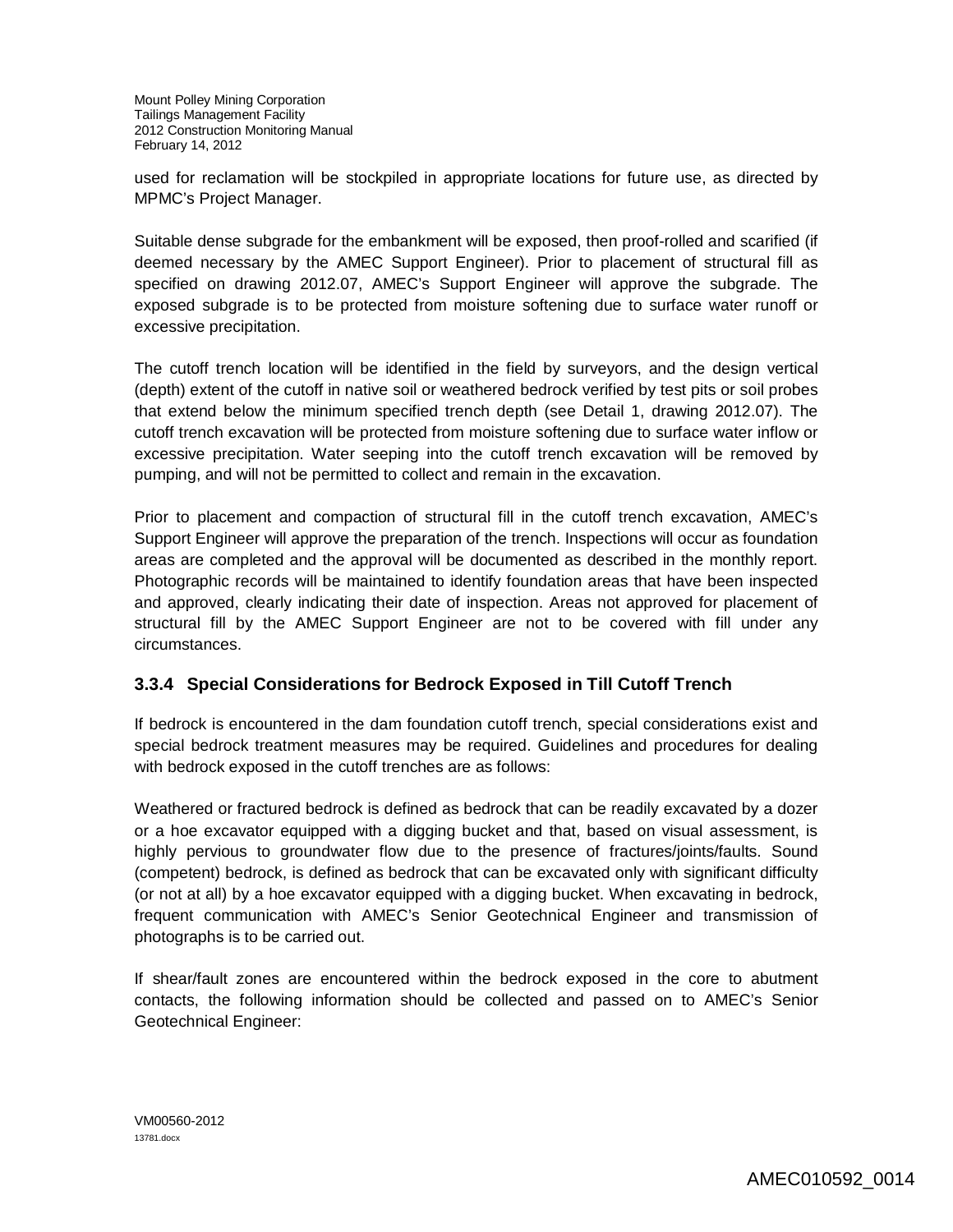- Photographs of the shear zone from a variety of vantage points (both close-ups and photos giving an overall perspective).
- Orientation (strike & dip) of the feature and its orientation relative to that of the core zone (i.e. does it provide a potential upstream-downstream seepage pathway?).
- Thickness and continuity.
- Infilling (clayey gouge, granular material). The infilling material should be sampled and sent to the AMEC Prince George soils laboratory for grain size and Atterberg limits testing.

AMEC's Senior Geotechnical Engineer, upon analysis of the information provided, will determine what (if any) special treatment is required for the shear/fault zone. Such treatment may include hand excavation a few centimeters into the shear zone, followed by placement of bentonite powder in advance of till placement.

Once sound bedrock is encountered, the surface should be cleaned of loose materials using a hoe excavator equipped with a narrow cleaning bucket, followed by pressure washing using either air or water. Where the slope of the cleaned and approved sound bedrock surface, along the axis of the dam (i.e. up the abutment), is flatter than 1H:1V, then Zone S structural fill placement may proceed. Good compaction of the Zone S fill against the bedrock surface is required. If the undulations in the bedrock surface along the bottom of the trench are such that this cannot be achieved using dozers and the compactor, then such undulations (i.e. rock protrusions) should be removed if possible. If this is not possible, then compaction of thin till lifts with a walk-behind or plate-tamping compactor, or with tamping with a hoe bucket, will be required, to fill in the undulations. Once this is done, then normal spreading and compaction procedures can be undertaken.

Where the slope of the sound bedrock surface is steeper (overall) than 1H:1V, but flatter than 0.5H:1V, then the AMEC design office should be consulted for a decision on the need for any further treatment measures. Photographs of the bedrock surface should be sent to the design office. If the roughness of the rock surface is such that it is judged that effective compaction of till fill against the bedrock on the base of the trench cannot be achieved, then additional (small scale) bedrock excavation (removal of protrusions) should be attempted to attain a surface against which it is judged till fill can be effectively compacted. If this measure is unsuccessful, then one of the following additional measures will be required:

- (a) Additional (large scale) bedrock excavation should be undertaken to achieve a maximum 1H:1V overall slope for the bedrock surface. This can be achieved by mechanical means (dozers, hoe excavators), or by small scale, controlled drilling and blasting.
- (b) Dental concrete or shotcrete application will be required to fill in the undulations in the bedrock surface, and yield a maximum slope of 0.5H:1V, against which till fill can be effectively compacted.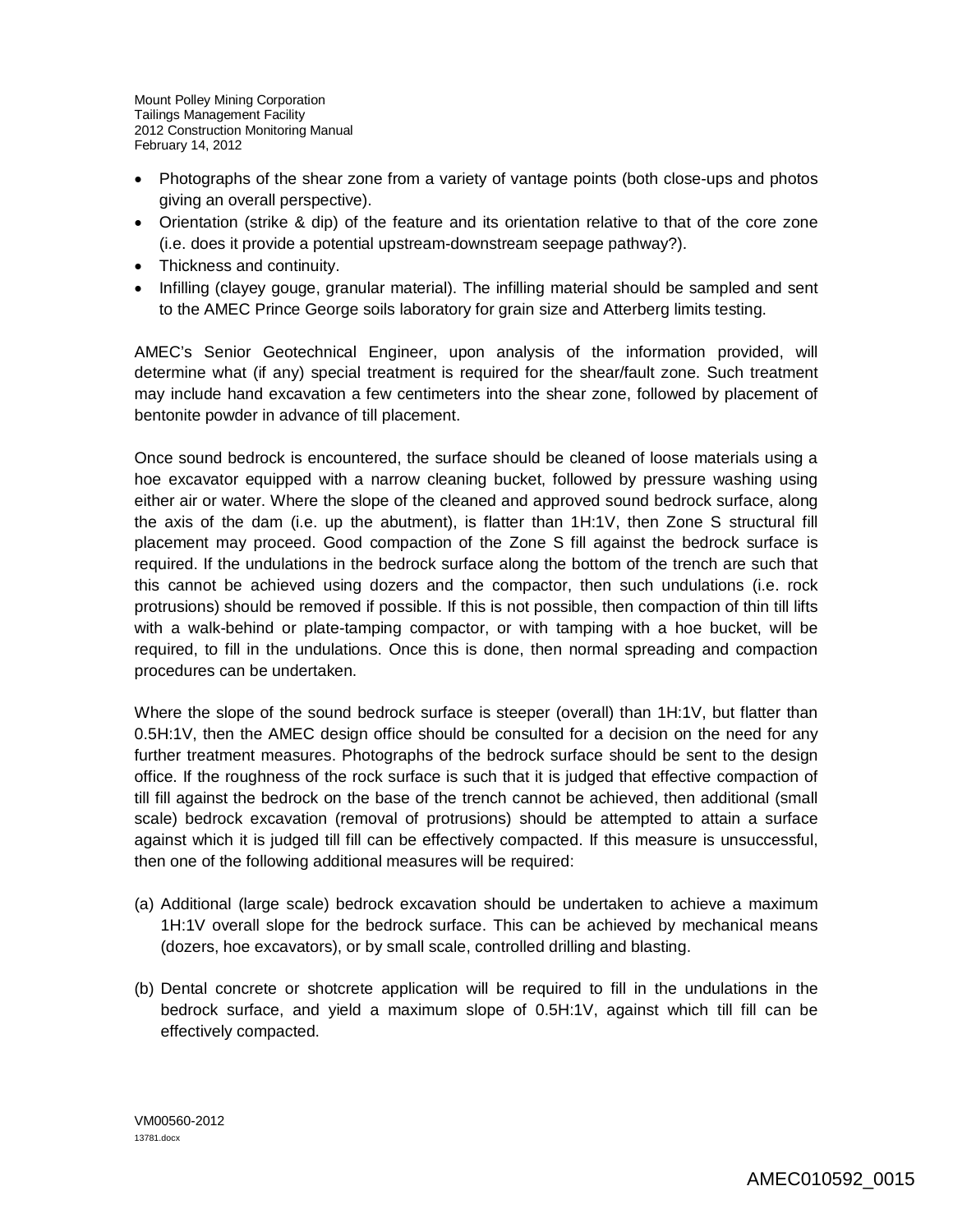Where the bedrock surface is steeper than 0.5H:1V, the same two measures outlined above will apply.

Where dental concrete is required against steep bedrock faces, it will likely be necessary to use formwork. Dental concrete, if used, will conform to the following specifications:

- 28 day strength minimum 25 MPa if flyash included in mix, otherwise minimum 30 MPa.
- Water to cement ratio: 0.45:1 by mass.
- Air entrainment: to provide for 5% to 7% air entrainment.
- Cement to flyash ratio (if flyash used): 4:1 by mass, which would allow overall water:cement:flyash ratio of 0.45:0.8:0.2.

The dental concrete need not be of high strength. It does need to be sufficiently fluid that it will fill in irregularities in the bedrock surface to a reasonable extent. Addition of flyash to the mix would achieve that objective, as well as save on cement costs.

Should shotcrete be selected, then MPMC will prepare a mix design for review and approval by AMEC.

Prior to placement and compaction of structural fill in the cutoff trench excavation, the Field Inspector will send photos to the AMEC Support Engineer for approval. Core trench excavation inspections will be performed as required, and the Field Inspector will track inspection dates and results on copies of the construction drawings or by station number. MPMC surveyors will provide a survey pick-up of the core trench excavations and maintain a project database for use in the as-built documentation.

## **3.4 Borrow Materials Site Development and Operation**

The proposed borrow pit will be subjected to sampling, laboratory testing, and approval by AMEC Support Engineer. During the TSF embankment construction, detailed documentation will be maintained to ensure the source of the material being placed is known and material testing requirements are satisfied.

Topsoil and other overburden judged to be unsuitable as structural fill will be stripped from the borrow pit and hauled to an acceptable waste dump.

The borrow material site shall be developed such that groundwater inflow and precipitation runoff are directed in a controlled manner to designated sump area(s) of the site, and then removed as required. External surface water runoff shall be prevented from flowing into the borrow materials area by construction of diversion ditches as required.

The performance of the cut slopes in borrow areas will be inspected and recorded as required by the MPMC Field Inspector for documentation within the construction reports. AMEC's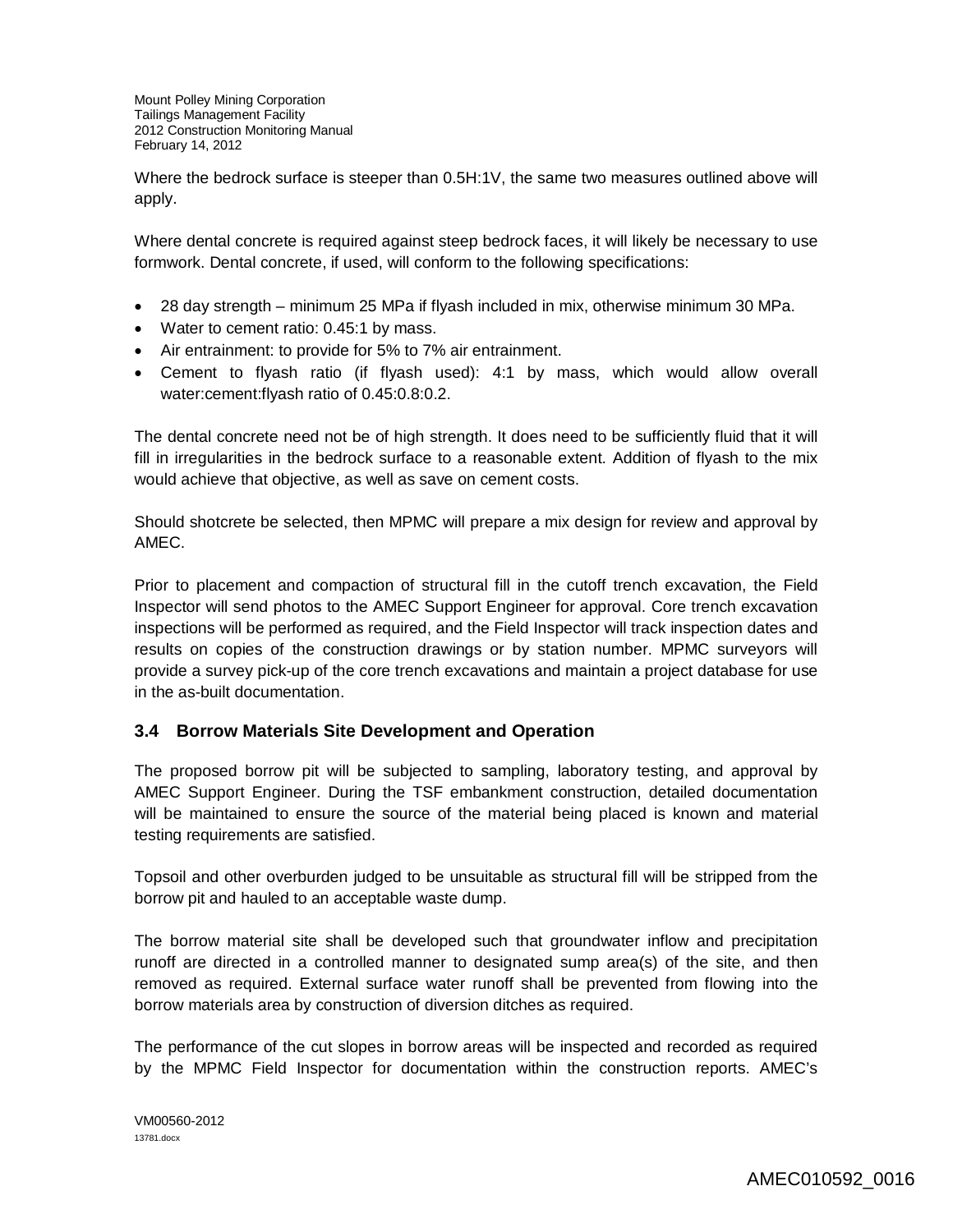Support Engineer may request modifications to the excavation plan, including flattening of the slopes and water control measures, based on the observed performance of the cut slopes.

## **3.5 Material Specifications, Material Testing, Inspection, and Approval**

The approved structural fill to be used for embankment construction is to meet the specifications shown on drawing 2012.03. Additional comments pertaining to each of the zones are provided below.

## **3.5.1 Zone S (Core) – Glacial Till**

The glacial till borrow materials approved for construction are to be well graded, organic-free mineral soils, having moisture contents near their optimum for compaction and conforming to the specified gradation envelope provided on drawing 2012.03. The optimum moisture content range of the borrow soils is to be determined by Standard Proctor moisture-density relationship testing. A general guideline for allowable moisture contents for the Zone S structural fill is ±1% of the optimum moisture content as determined by the Standard Proctor test.

The proposed till borrow soils are to be visually inspected for consistency on a daily basis by MPMC Field Inspectors. Any material not meeting specification shall not be placed within the embankment. The till borrow pits are to be sampled bi-weekly or every 10,000  $m^3$  removed whichever is less and shipped to the AMEC Prince George Laboratory. The samples are to be collected and shipped according to ASTM standard: Standard Practices for Preserving and Transporting Soil Samples (D4220-07); and consist of two (2) three-quarter (3/4) full 5-gal buckets, void of any oversized rocks (<75mm in diameter). If the representative sample is to contain oversized rocks, they are to be collected, weight, and noted as being removed from the collected sample.

Prior to placement of glacial till the top 25mm of the previous lift or prepared abutment is to be scarified to promote bonding between successive lifts. Scarification of the grade should only be done to the section of grade that will be immediately covered (during the work day). After scarification if the grade appears crusted and/or is outside the ±1% optimum moisture content the grade is to be moisture-conditioned or dried as the case requires.

Placement of glacial till on grade needs to be monitored closely to visually confirm that the material is consistent to the material that has been sampled, tested, and approved. A sample of on-grade glacial till is to be collected bi-weekly offset from the borrow pit sample or every 6,500 linear meters whichever is less and shipped to the AMEC Prince George Laboratory for laboratory testing. The samples are to be collected and shipped according to ASTM standards: Standard Practices for Preserving and Transporting Soil Samples (D4220-07); and consist of two (2) three-quarter (3/4) full 5-gal buckets, void of any oversized rocks (<75mm in diameter). If the representative sample is to contain oversized rocks, they are to be collected, weight, and noted as being removed from the collected sample.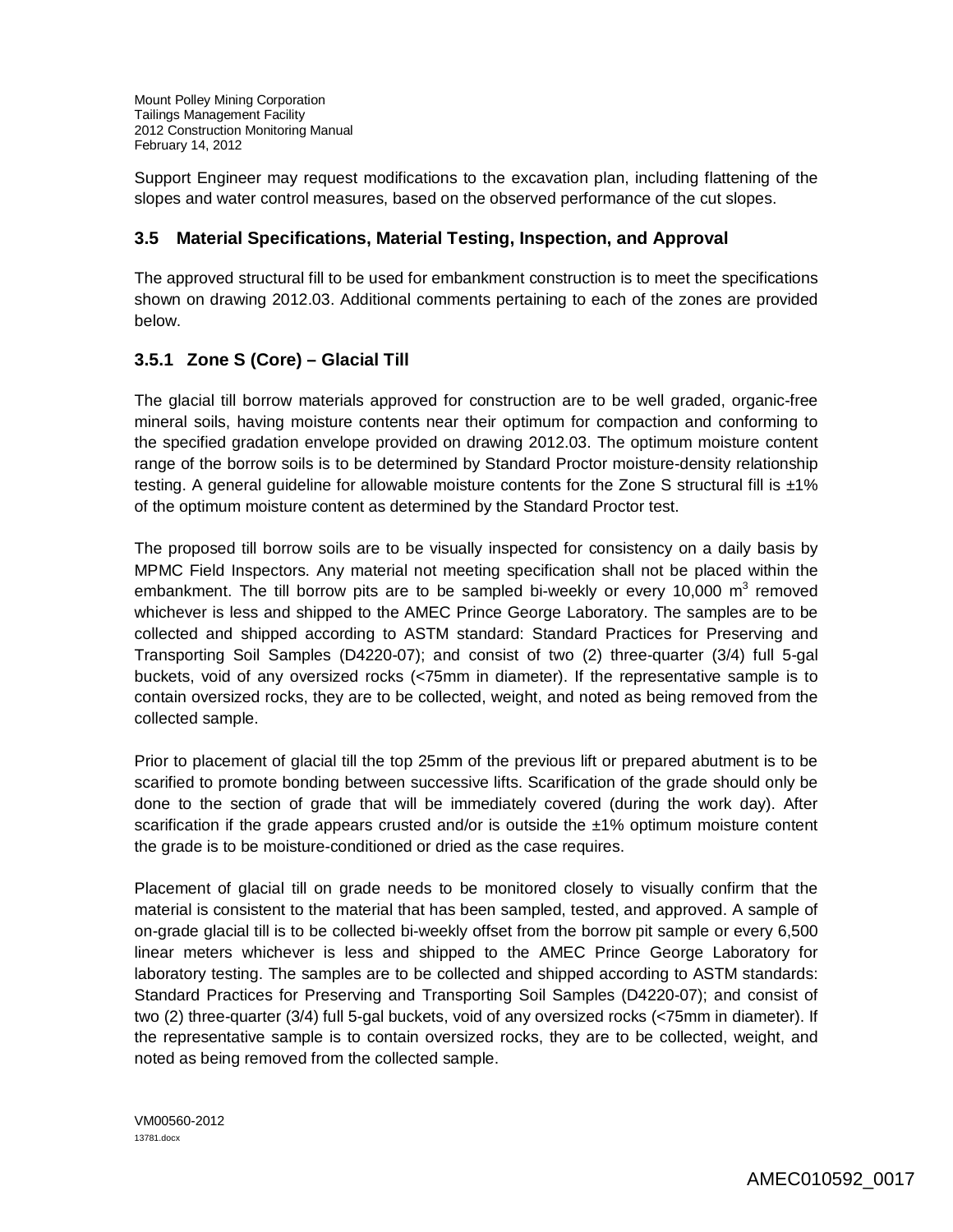The approved Zone S glacial fill is to be spread in loose 0.3m thick lifts and compacted by a 10 ton vibratory smooth drum compactor. Care during placement of glacial till is to be taken to ensure even distribution throughout the entire width of the zone, to promote proper compaction. A minimum of 95% compaction of the Standard Proctor maximum dry density is to be achieved.

Placed and compacted in-situ glacial till is to be tested for compaction at least once (1) per 100 linear meters per lift per day to confirm that specified compaction of 95% has been established. Compaction testing will be carried out with the aid of a nuclear densometer (ND) and Density Indicator (MDI) as back-up. The compaction testing should be conducted with accordance to ASTM standards D6938-10 and D6780-05. The compaction test locations are to be surveyed and identified by three dimensions: elevation, northing and easting in sequential order, and submitted for approval and review to AMEC Support Engineer on a daily basis.

In addition, to the density tests a confirmatory in-situ moisture content sample is to be collected once (1) per 1,000 liner meters per lift or once (1) per day per lift whichever is less. The moisture content testing should be conducted with accordance to ASTM standard: Water (Moisture) Content of Soil and Rock (D2216-10) and Correction of Unit Weight and Water Content for Soils Containing Oversize Particles (D4718-07). The confirmatory moisture test will identify the accuracy of ND and MDI density testing. If there is a greater than 10% difference between the ND/MD and laboratory sample a secondary is to be conducted, and if the issue persists AMEC's support Engineer is to be informed immediately.

Upon receiving collected samples AMEC's Prince George Laboratory will perform the following tests utilizing ASTM standards: Particle Size Analysis of Soils (D422-07), Laboratory Compaction Characteristics of Soil Using Standard Effort (D698-07), Liquid Limit, Plastic Limit, and Plasticity Index of Soils (D4318-10).

## **3.5.2 Zone F (Filter) – Manufactured Sand and Gravel**

The sand and gravel filter material is to be well graded, organic-free mineral soil, falling within the specified gradation envelope shown on drawing 2012.03. Preliminary grain size testing of stockpiled material is to be carried out on site in order to establish the suitability of the material prior to its use as fill in the dam. Three (3) point gradation tests are to be carried out once (1) per 5,000m<sup>3</sup> during production and submitted to AMEC for review.

Zone F material is to be placed in maximum 0.6m thick lifts prior to compaction. Care will be taken during handling and placement of the material to minimize segregation and to avoid cross contamination of the zones. If cross contamination of the zones occurs the material contaminated is to be removed from grade. MPMC's Field Inspector is to visually inspect placed Zone F material to ensure the material is well graded and the specified width of the zone is established and maintained.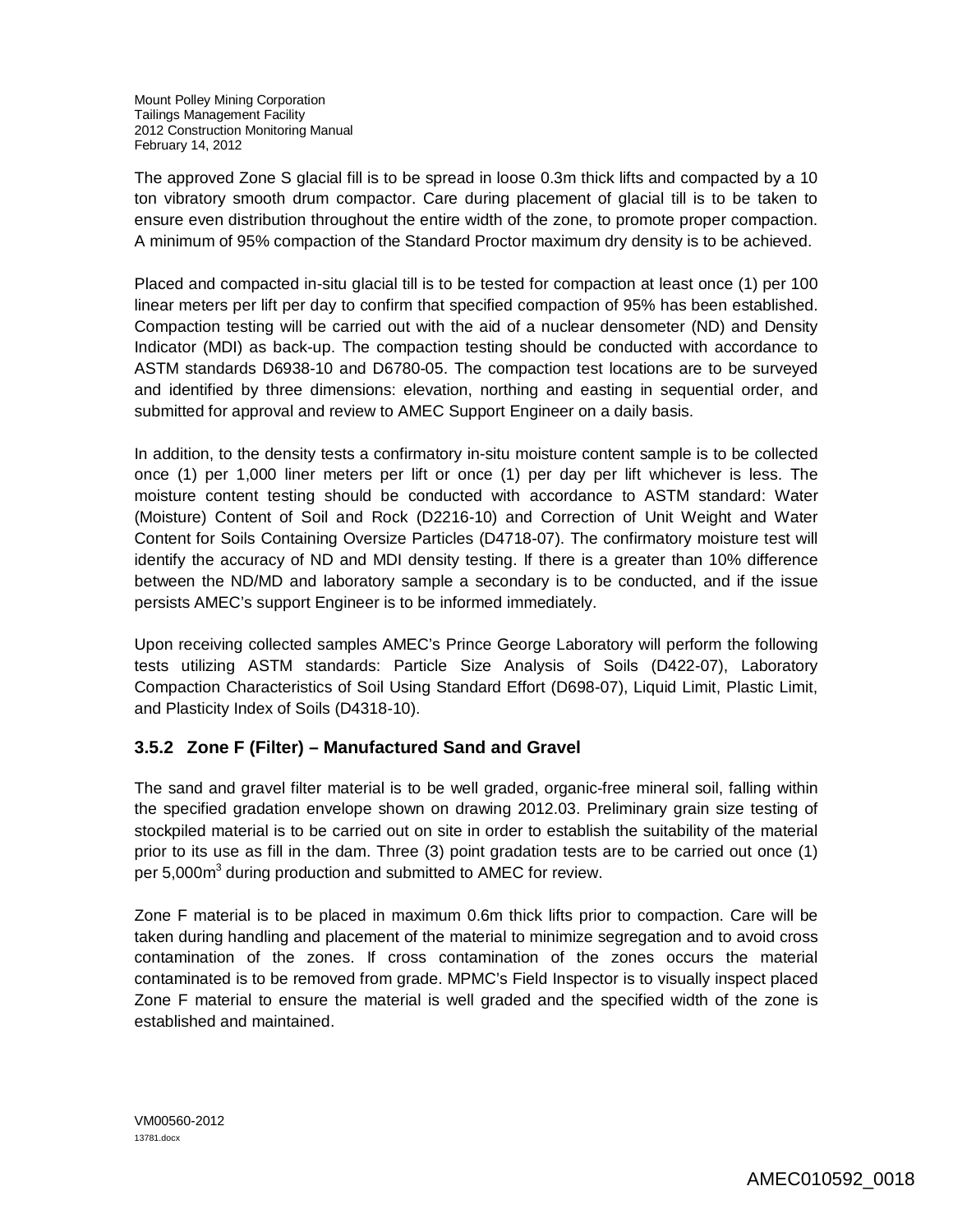A sample of placed Zone F material is to be taken once (1) per placement event or once (1) per 2,500 linear meters of placed material whichever is less. The samples are to be collected and shipped according to ASTM standard: Standard Practices for Preserving and Transporting Soil Samples (D4220-07); and consist of one (1) three-quarter (3/4) full 5-gal buckets, void of any oversized rocks (<75mm in diameter). If the representative sample is to contain oversized rocks, they are to be collected, weighed, and noted as being removed from the collected sample. The collected sample is to be shipped to AMEC Prince George Laboratory, where the sample will be tested utilizing ASTM standard: Particle Size Analysis of Soils (D422-07) to confirm material specifications are followed.

After the placement of Zone T for confinement is completed, previously established compaction pattern minimum of four passes with a 10 ton vibratory smooth drum is to be applied to both Zones T and F. Visual inspection after compaction will be carried out and approved by the MPMC Field Inspector.

# **3.5.3 Zone T (Transition) – Fine NAG Rock Transition**

Fine NAG rock transition material shall be confirmed to be NAG by MPMC, and shall fall within the specified gradation envelope shown on drawing 2012.03. During the 2011 construction period produced aggregate was utilized for this zone. AMEC understands that for the 2012 construction period similar produced aggregate will be utilized. The following procedure and testing frequencies are only valid for the produced aggregate and thus if the material for this unit differs, AMEC is to be notified prior to switching materials. A new procedure and testing frequency would be established for the new material

Zone T material is to be placed in maximum 0.6m thick lifts prior to compaction. Care will be taken during handling and placement of the material to minimize segregation and to avoid cross contamination of the zones. MPMC's Field Inspector is to visually inspect placed Zone T material to confirm the material is well graded, and the specified width of the zone is established.

A sample of placed Zone T material is to be taken once (1) per placement event or once (1) per 4,500 linear meters of placed material whichever is less. The sample is to be collected and shipped according to ASTM standard: Standard Practices for Preserving and Transporting Soil Samples (D4220-07); and consist of four (4) three-quarter (3/4) full 5-gal buckets. The collected sample is to be shipped to AMEC's Prince George Laboratory, where the sample will be tested utilizing ASTM standard: Particle Size Analysis of Soils (D422-07) to ensure material specifications are followed.

After placement of Zone T material is completed, the previously established compaction pattern, comprising a minimum of four passes with a 10 ton vibratory smooth drum, is to be applied to Zone F and Zone T simultaneously. Visual inspection after compaction will be carried out and approved by the MPMC Field Inspector.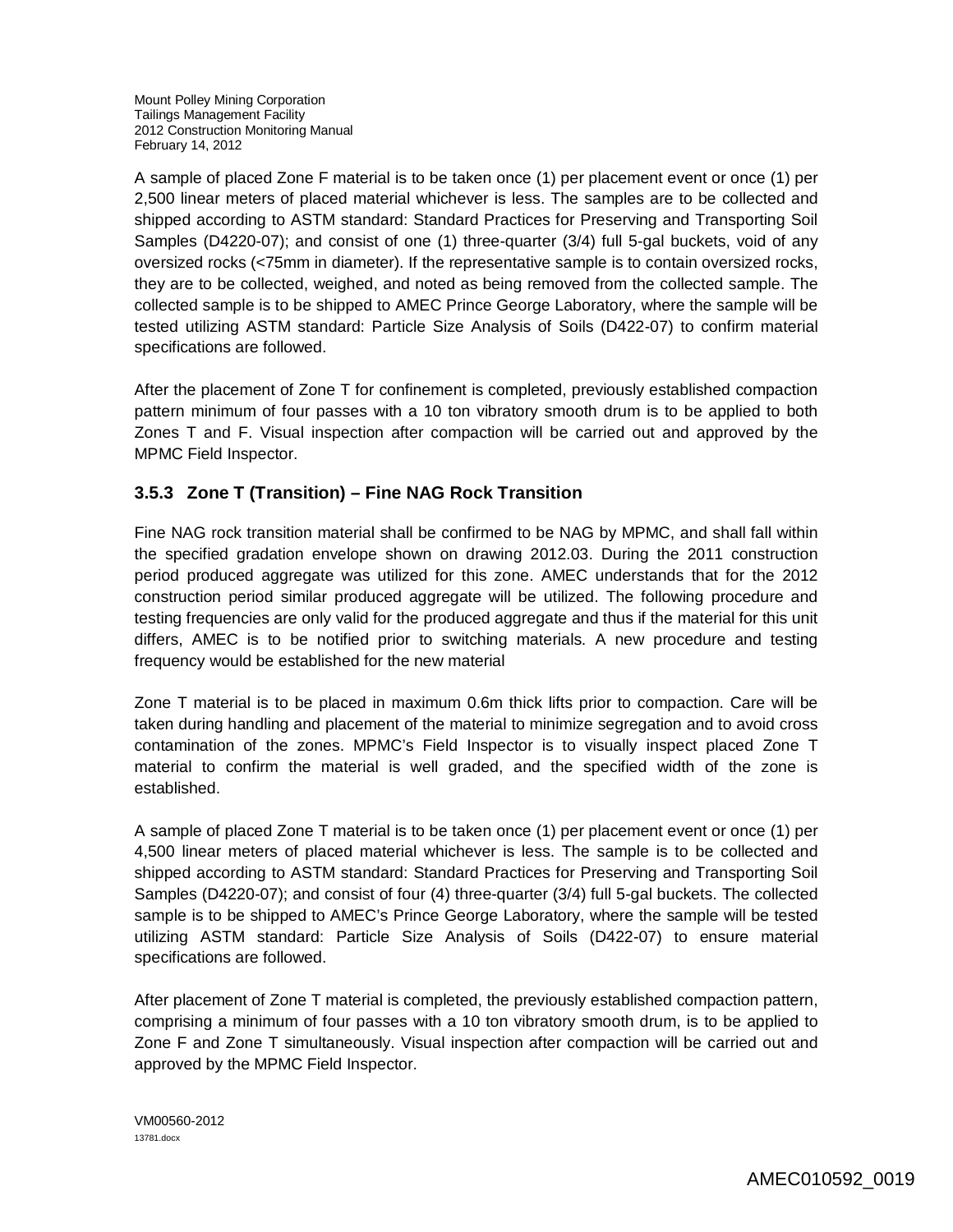# **3.5.4 Zone C (General Rockfill) – Coarse NAG Rock Shell**

Coarse NAG rockfill shall be confirmed to be NAG by MPMC prior to being used as fill on the dam. MPMC personnel are to visually confirm that particles no larger than 1 m are used as structural fill. Larger sizes are to be dozed away from the contact with Zone T.

Prior to placement of Zone C the existing top 0.3m of Zone C material is to be scarified if "pavement" type appearance that might impede vertical drainage is noted. The rockfill shell (Zone C) will be constructed using approved coarse NAG rockfill, placed in lift thicknesses of 2 m or less. The Zone C lifts will be compacted by uniform routing of haul trucks and spreading equipment. Some degree of compaction of Zone C is required nearer Zone T as excessive settlement of the rockfill could disrupt the continuity of the overlying transition and fine filter materials (Zones T and F respectively).

# **3.5.5 Zone U (Selected Upstream Fill) – Tailings/NAG**

The selected upstream fill (Zone U) will be constructed using cells of total tailings. The cells are constructed by confining the discharged tailings with berms. The confining berms are to have a culvert to allow for the water and fine materials to escape into the TSF. The coarse tailings sand that settles out into the cells are to be reworked with the help of a dozer to achieve proper distribution within the cells, provide compaction and to expedite the excess water drainage. This construction method has been used and proved effective in previous TSF embankment raises.

In areas of the dam (along the Main Embankment) where there is not sufficient tailings line pressure to deposit with the cell method, NAG mine waste rock will be substituted for Zone U Material. Care will be taken to taken during construction of the berm to ensure the NAG is well graded and free of boulders larger than 0.5m in diameter.

## **3.6 Criteria for Suspension of Work**

The till borrow material is highly sensitive to moisture in terms of its compaction characteristics and workability. Consequently, during periods of wet weather, construction of the core zone will be suspended. Adequate slopes will be maintained on till fill surfaces, and they will be sealed with a smooth drum vibratory roller, to promote surface water runoff and prevent excessive softening of compacted fill. Moisture-softened lifts must be removed or scarified, dried to acceptable moisture content and re-compacted.

Embankment construction will stop if the inclinometer data or piezometers fall under the yellow or red condition as indicated in Table 3.2, or if the piezometers indicate increasing trend in the foundation piezometers. For more details refer to the stability analysis in attached Appendix A.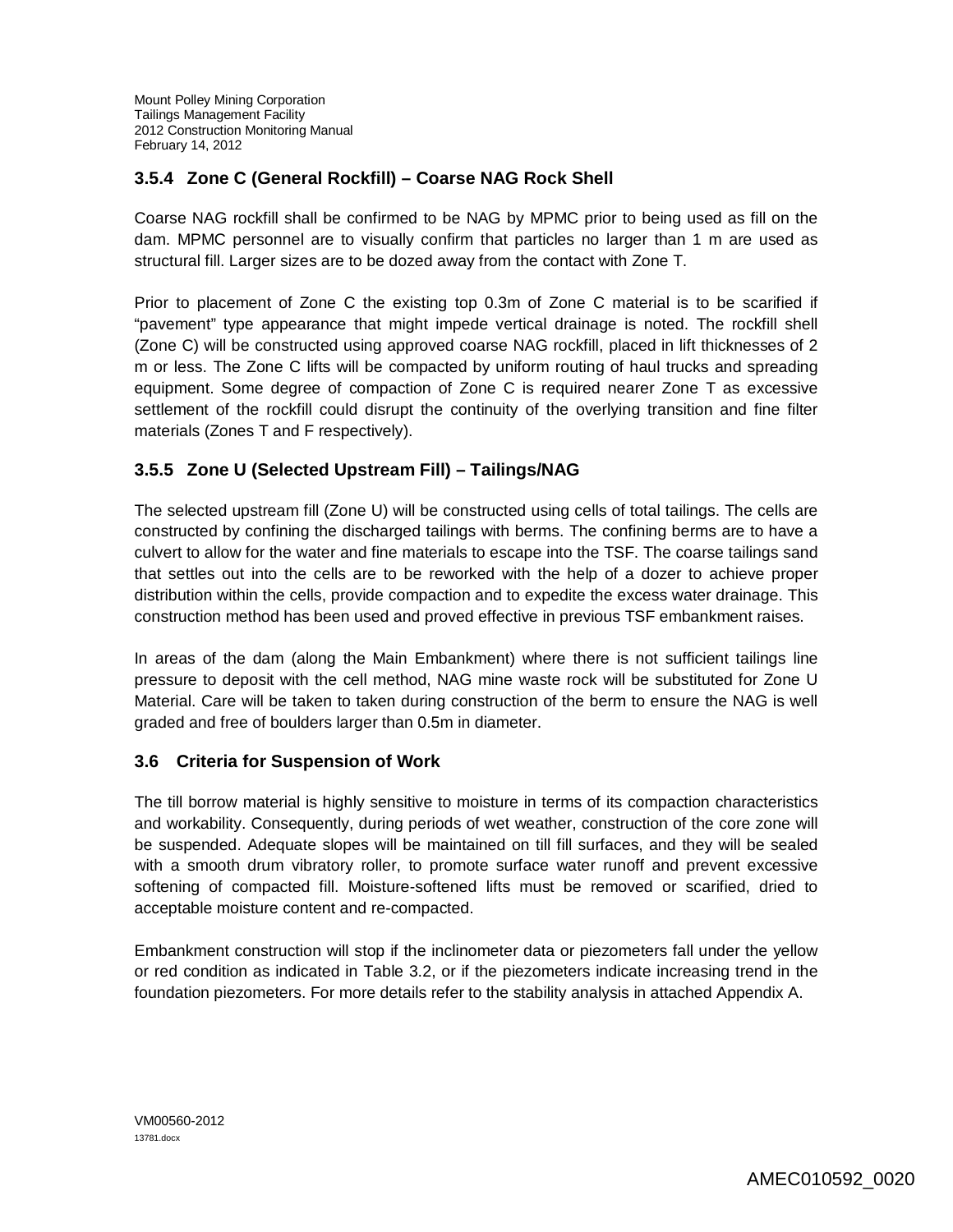|                  | <b>Inclinometer Movement Rate</b> |                                      | <b>Main Embankment Foundation Piezometer</b> |                           |
|------------------|-----------------------------------|--------------------------------------|----------------------------------------------|---------------------------|
| <b>Condition</b> | (mm/day)                          | (bi-weekly)                          | Elevation (m)                                | Above original ground (m) |
| <b>RED</b>       | $> 1$ mm/day                      | $>14$ mm                             | >925 m                                       | $>13$ m                   |
| <b>YELLOW</b>    | $0.5$ mm/day to 1.0<br>mm/day     | $\frac{7 \text{ mm}}{14 \text{ mm}}$ | 921 m to 925 m                               | $9m$ to 13 m              |
| <b>GREEN</b>     | $< 0.5$ mm/day                    | 7 mm                                 | < 921 m                                      | < 9m                      |

# **Table 3.2 Inclinometer Trigger Levels**

Embankment construction work will stop for the season when freezing weather prevents acceptable fill placement and compaction.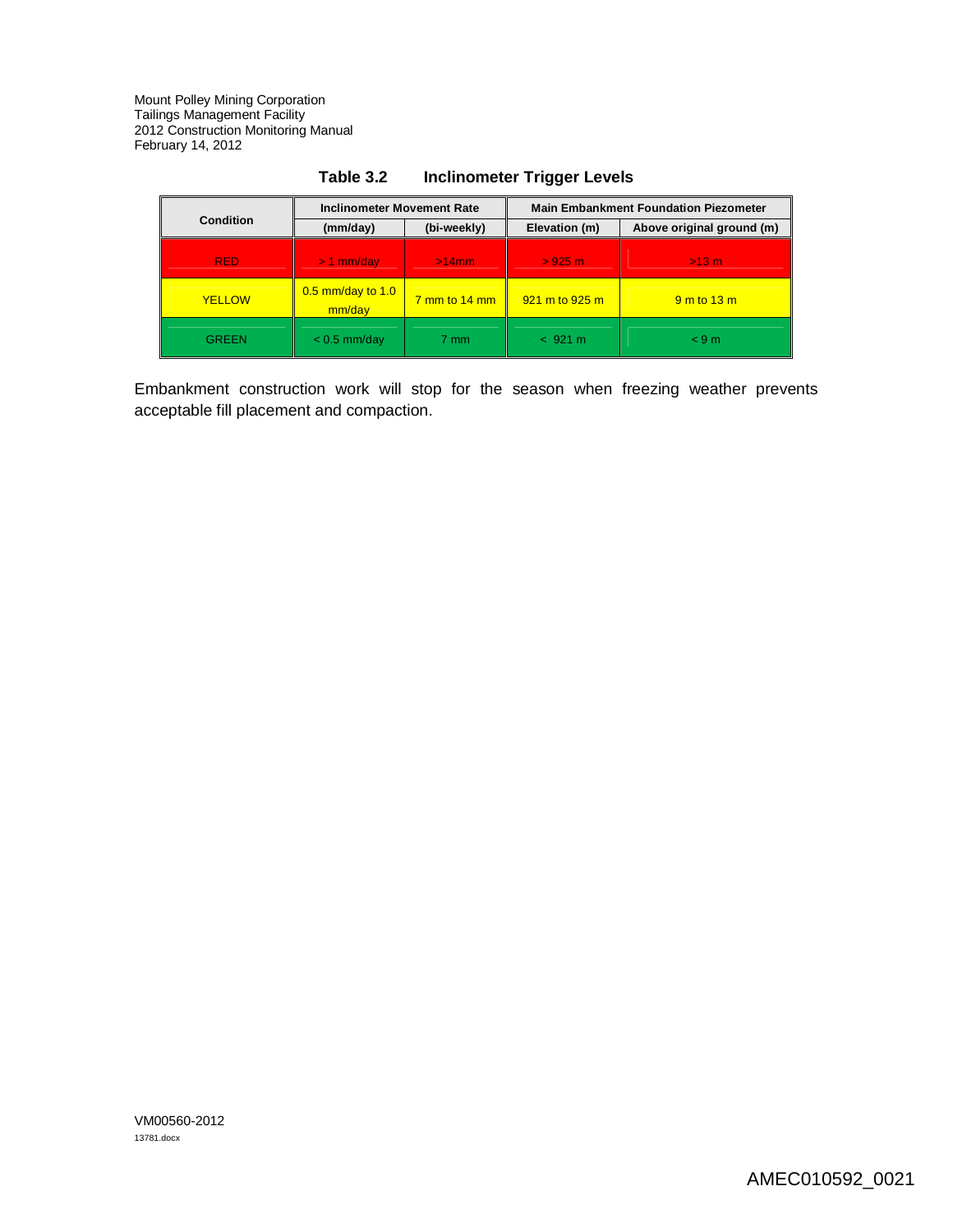# **4.0 TEST PROCEDURES**

#### **4.1 Scheduled Tests**

The following tests, as described by the American Society for Testing and Materials (ASTM), will be used for quality control of materials and earthworks during the 2012 construction.

| <b>ASTM STANDARD PRACTICE</b>                                                                                                     | <b>DESIGNATION</b>    |
|-----------------------------------------------------------------------------------------------------------------------------------|-----------------------|
| Sieve in Mineral Aggregates by Washing                                                                                            | C117-04               |
| Sieve Analysis of Fine and Coarse Aggregates                                                                                      | C136-06               |
| Dry Preparation of Soil Samples                                                                                                   | D421-07               |
| Particle Size Analysis of Soils (Hydrometer test)                                                                                 | D422-07               |
| Laboratory Compaction Characteristics of Soil Using<br>Standard Effort (12,400 ft-lbf/ft <sup>3</sup> (600 kN-m/m <sup>3</sup> )) | D698-07               |
| Water (Moisture) Content of Soil and Rock                                                                                         | D <sub>2216</sub> -10 |
| Standard Practices for Preserving and Transporting Soil<br>Samples                                                                | D4220-07              |
| Liquid Limit, Plastic Limit, and Plasticity Index of Soils                                                                        | D4318-10              |
| Correction of Unit Weight and Water Content for Soils<br><b>Containing Oversize Particles</b>                                     | D4718-07              |
| Water Content and Density of Soil in Place by Time<br>Domain Reflectometry                                                        | D6780-05              |
| Particle-Size Distribution (Gradation) of Soils                                                                                   | D6913-04              |
| In-Place Density and Water Content of Soil and Soil-<br>Aggregate by Nuclear Methods (Shallow Depth)                              | D6938-10              |

Laboratory and field procedures for each test are provided in the corresponding ASTM Standard Practice document. Copies of those standards for the tests to be performed on site are provided in Appendix C of this manual. Moistures and density tests will be conducted by the Field Inspectors and Engineers on site. Replicate samples of those tests carried out on site will be forwarded to the AMEC Prince George laboratory for confirmation testing, typically at a rate of one confirmation test per fifteen field tests. Atterberg limits and proctor tests will be carried out in the AMEC Prince George soils laboratory.

The tests outlined above will be carried out initially at the minimum frequencies indicated on drawing 2012.03. As trends and consistency in the test results develop, AMEC's Support Engineer may reduce testing frequencies where deemed appropriate.

## **4.2 Additional/Supplemental Tests**

Determinations of specific gravity (ASTM D854-10) for the approved glacial till and borrow soils may be required if significant material changes are observed. These tests will be conducted at the AMEC Prince George laboratory, following the Standard Practice noted below. Typically, two or three specific gravity determinations would be required for each soil type.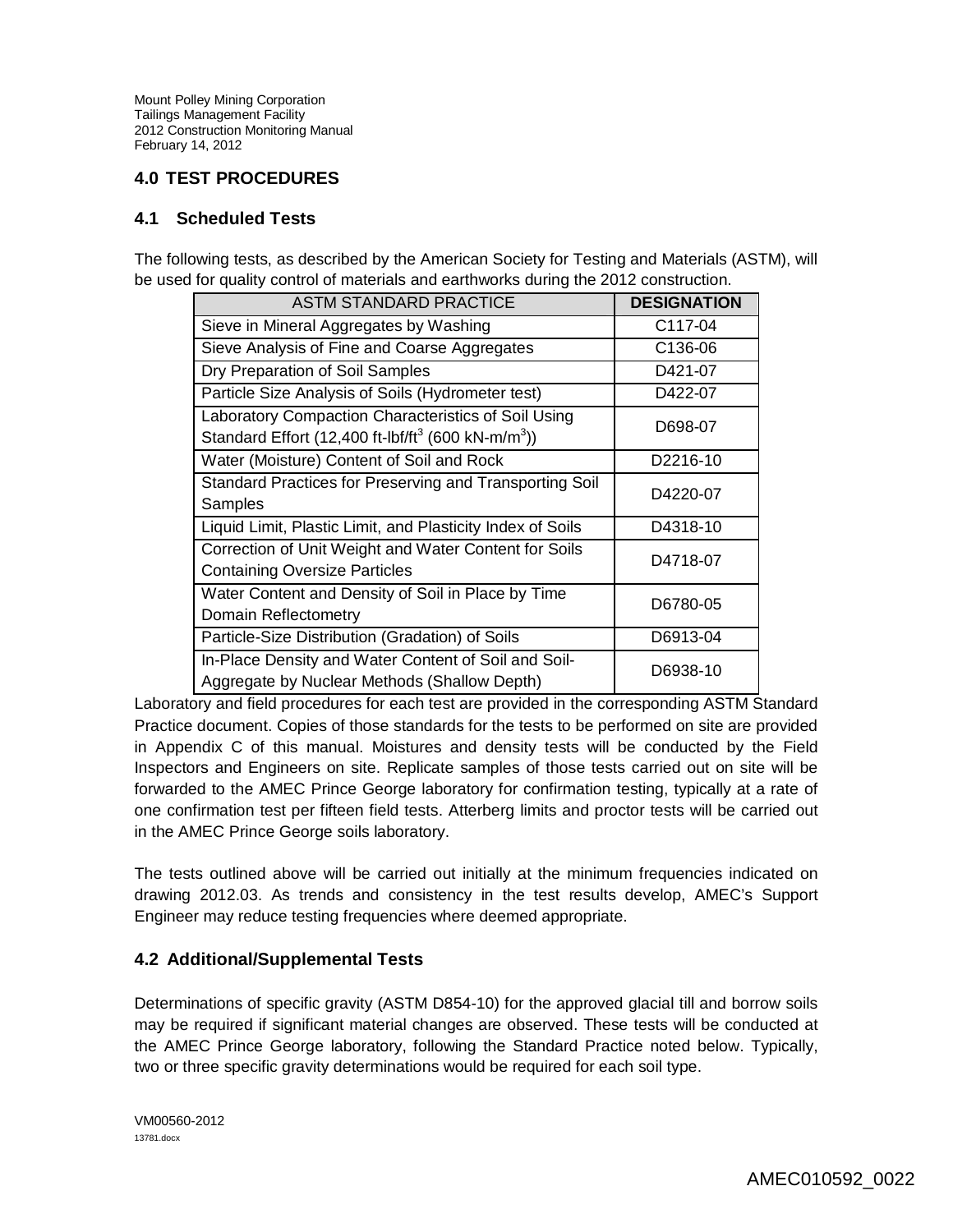#### **4.3 Sample Collection Procedures**

Samples to be transported to the AMEC Prince George laboratory for field laboratory verification testing will be sealed to minimize soil moisture losses, and shipped in an expedient manner. The shipping address is as follows:

> Attn: Dmitri Ostritchenko (Mt. Polley) AMEC Earth and Environmental 3456 Opie Crescent Prince George, BC V2N 2P9

The MPMC Field Inspector shall include transmittals with the samples outlining the tests to be carried out for each respective sample. These transmittals are to be emailed to AMEC's Support Engineer in advance of the shipment and are to be included in the daily construction report. The Prince George laboratory will check that the label information attached to each sample is incorporated onto the corresponding test sheets, and that copies of the test sheets and results are forwarded to AMEC's Support Engineer as the tests are completed. AMEC's Support Engineer will review the test results and submit them in the monthly report, or sooner if immediate actions are needed.

Samples collected by the Field Inspectors for the scheduled tests during the 2012 construction will be identified by a detailed labeling scheme, the following is an example:

| <b>SAMPLE LABEL</b> |                                      |  |
|---------------------|--------------------------------------|--|
| Project name:       | Mt. Polley Mines Project             |  |
| Construction:       | Stage 8 Raise - 2012                 |  |
| Material:           | Glacial Till (Zone S)                |  |
| Source:             | Main Embankment                      |  |
| Location:           | Elev. 960, 1 m d/s of CL, sta 21+00  |  |
| Date:               | 06/20/12                             |  |
| Sample Number:      | 06/20/12-(initials)1                 |  |
| Sample Destination: | <b>AMEC Prince George Laboratory</b> |  |
| Test Type(s):       | Standard Proctor, Gradation          |  |

Sample locations, material descriptions, and other relevant notes will be recorded by the MPMC Field Inspectors. The sample label information, accompanying field notes, and test results will be included in the construction reports as part of the permanent record of the 2012 construction program.

Samples will be collected and preserved in a manner consistent with their scheduled tests, such as the placing and sealing of samples for natural moisture content determinations in plastic bags.

VM00560-2012 13781.docx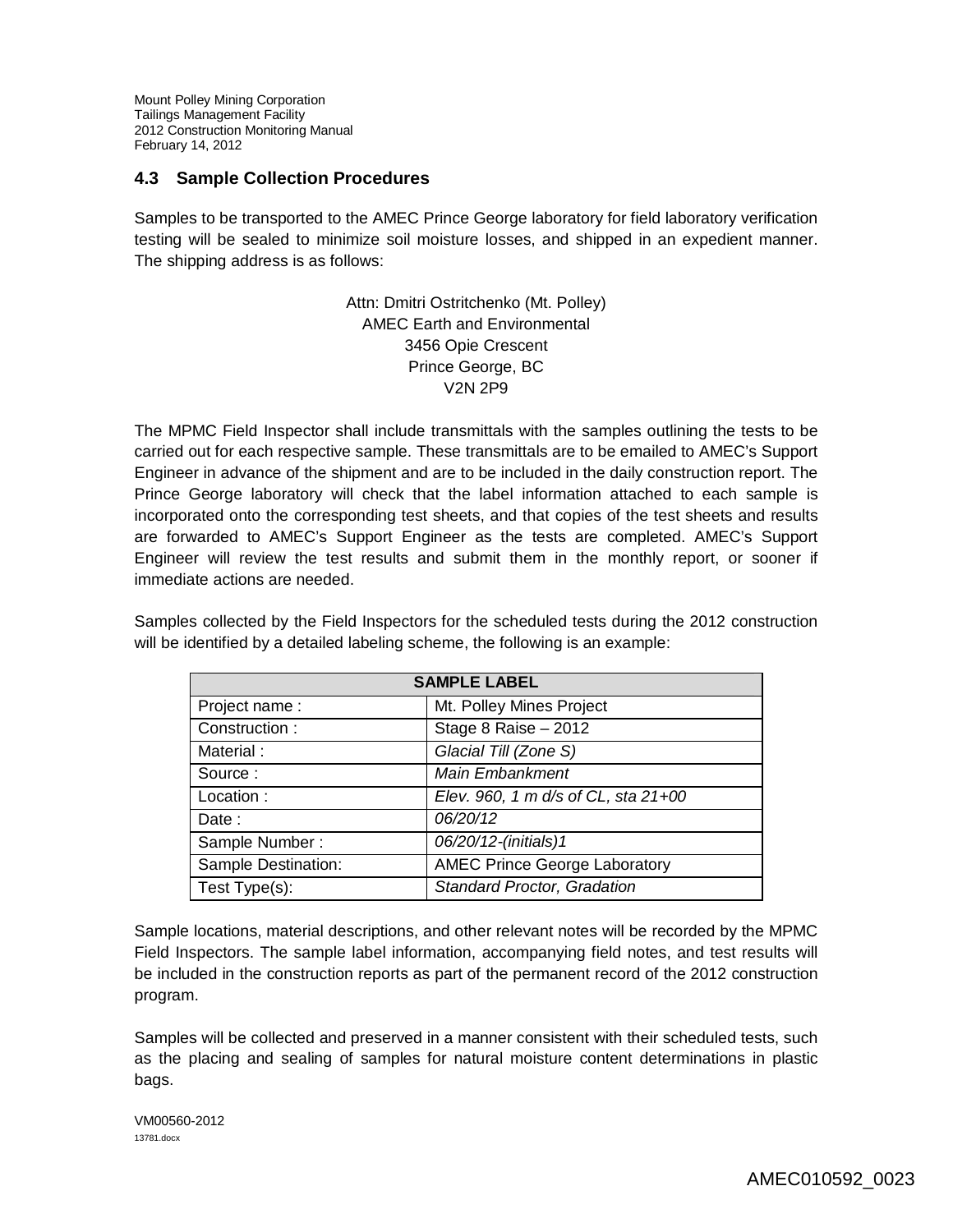# **5.0 REPORTING**

#### **5.1 Construction Documentation**

MPMC's Field Inspectors will document the monitoring and testing program for Stage 8 embankment raise construction by means of daily construction reports, field and laboratory test sheets, survey reports as provided, and notes from relevant on-site meetings, discussions, and decisions. Other documents, such as borrow area excavation diagrams or dam construction progress maps, may be included with the construction records. A photographic record will also be maintained on site. Select photographs will be captioned, dated, and included in the daily construction report and final as-built report.

## **5.2 Daily Construction Reports**

MPMC Field Inspectors with the aid of coop students will be responsible to submit a daily construction report. A sample of a daily construction report and associated spread sheets are attached in Appendix B and a digital copy of the reports will be submitted to MPMC Project Manager. The information to be provided in these reports includes but is not limited to the following:

- Construction Activities What preparation work was conducted prior to placement of material? What material was placed where and how was the material placed, compacted, etc?
- Material Testing What samples were collected? Where was the sample collected?
- Compaction Testing At what station and offset was the test conducted? (Northing, Easting) What elevation was the sample collected? Was a comparative laboratory moisture content sample taken?
- Instrumentation Readings What instrumentation data was collected?
- Non-compliance Issues and Mitigating Actions to be taken
- Daily Activities Photographs Photographs depicting various activities performed in relation to TSF embankment construction. A minimum of 6 high quality photographs are generally appropriate per daily report.

Daily reports are to be signed and submitted via email by 10:00am of the following day to AMEC's Support Engineer and MPMC's Project Manager for review.

## **5.3 Monthly Progress Reports**

Monthly progress reports will be prepared by the AMEC Support Engineer for those periods when active construction is ongoing; documenting the construction activities, material testing results, instrumentation readings and compliance with the design specifications. These reports will be issued to MPMC Project Manager, AMEC Project Manager and Senior Geotechnical Engineer.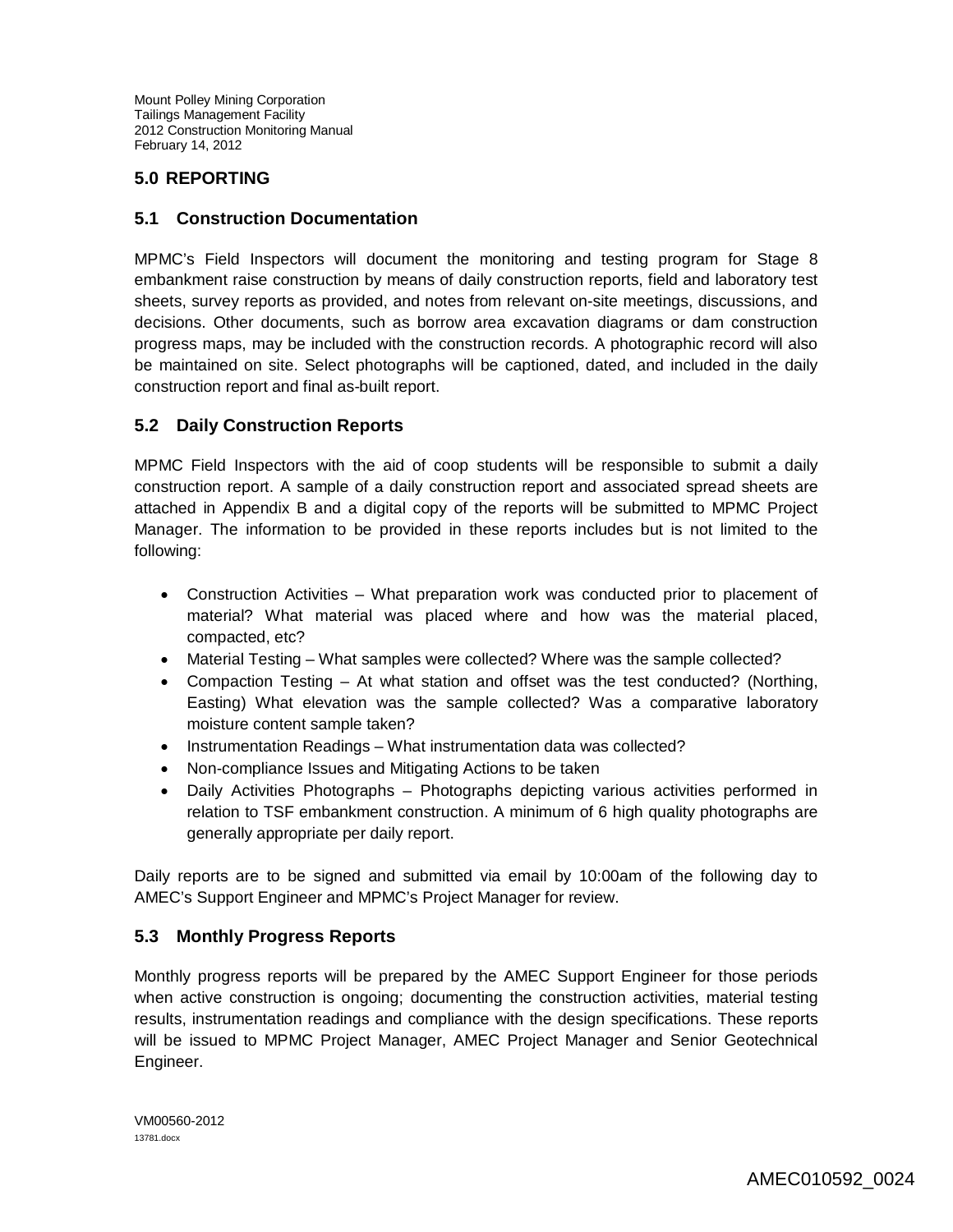# **5.4 As-Built Report/Annual Review**

AMEC will prepare a report summarizing the construction methodology followed and documenting the as-built dam conditions for the 2012 construction season. This as-built report for 2012 will be combined with the 2012 annual review report. The report will be confirmation that the dam was raised in conformance with design intent, and will serve as a guide for construction of TSF embankment in subsequent years.

The as-built report will also outline any modifications made in the field to the initial methods of foundation preparation; borrow soils excavation, hauling, placement, and compaction; or other relevant work. Documentation of any such refinements made during construction will be of benefit for subsequent embankment raises. The as-built report will also include recommendations pertinent to the construction and QA/QC monitoring of future construction.

MPMC will mark-up the construction drawings based on as-built surveys of the raised dam. These marked-up drawings will be used by AMEC to produce CADD as-built drawings for the report.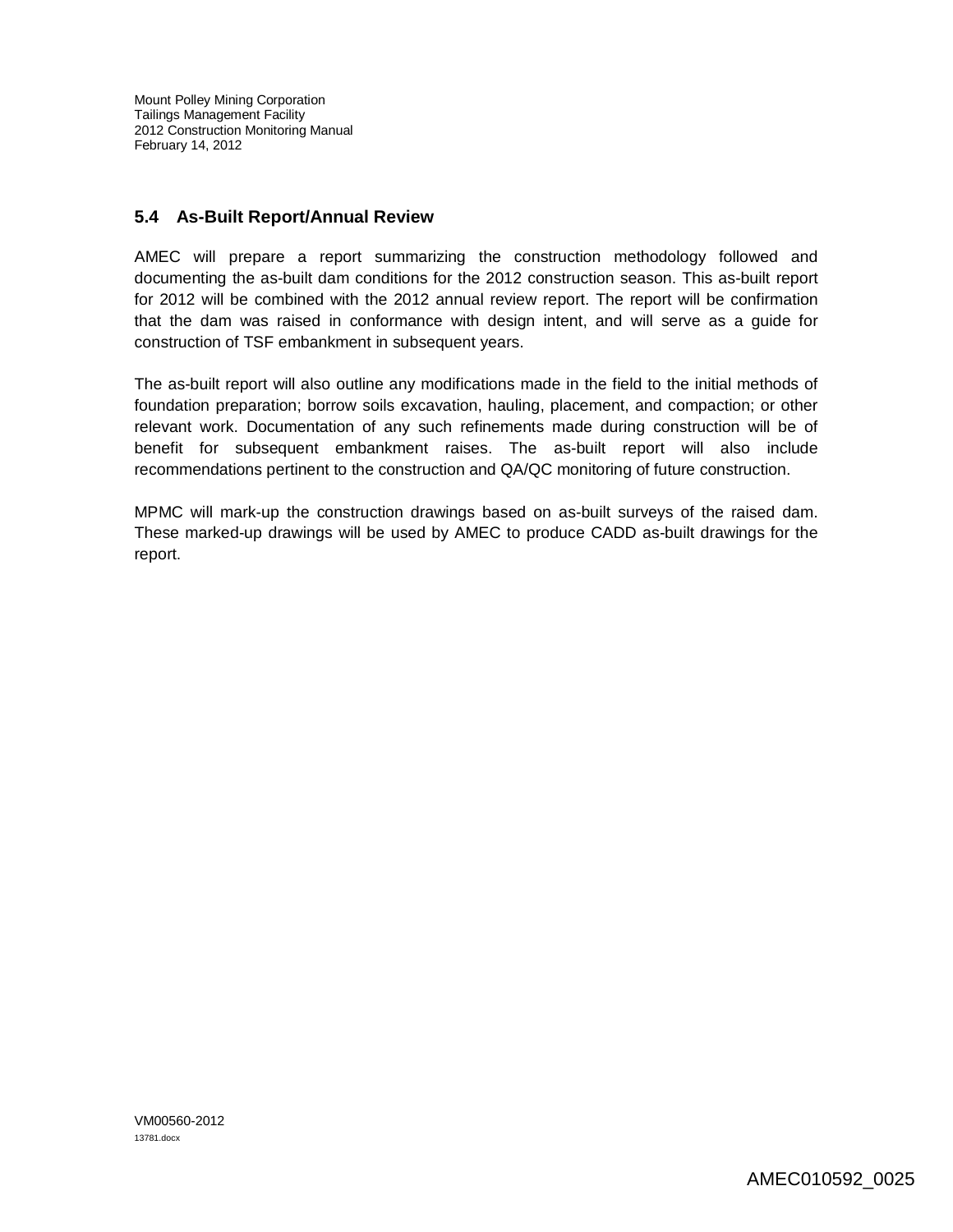# **6.0 INSTRUMENTATION & MONITORING**

#### **6.1 General**

As part of the 2011 construction program new instrumentation was installed to replace defective and damaged instruments. No new instrumentation is planned to be installed during the 2012 construction program.

#### **6.2 Inclinometers**

Overall eight (8) inclinometers have been installed in around the TSF embankment, seven (7) along the main embankment and one (1) along the perimeter embankment. Slope inclinometers are installed to measure the potential displacement in the glaciolacustrine unit that underlies the embankment.

One (1) of the inclinometers has sustained damage (SI01-01) such that it can no longer be probed. An investigation during the 2012 construction program will be conducted by AMEC support Engineer with the aid of an MPMC operated excavator to attempt to fix the damaged (SI01-01) inclinometer.

During active construction the slope inclinometers are to be read, and the data plotted and submitted to AMEC Support Engineer, bi-weekly. During non-active construction the data should be collected monthly. Based on dam performance the reading frequency may be increased or decreased at the sole discretion of the AMEC Senior Geotechnical Engineer.

## **6.3 Vibrating Wire Piezometers**

The vibrating wire piezometers are required for monitoring changes in pore pressure during construction and dam foundation pore pressure changes over time. As the embankment height increases, the pore pressure in the foundation, results in near-immediate increase due to additional loading. The data obtained provides the pore pressure parameters that are used for limit equilibrium stability analyses. This information will continue to be required for monitoring the short and long term performance of the structure and for design optimization of future raises.

During active construction piezometers are to be read, plotted, and submitted to AMEC Support Engineer bi-weekly. During non-active construction the data should be collected, plotted, and submitted monthly. Based on dam performance the reading frequency may be increased or decreased at the sole discretion of the AMEC Senior Geotechnical Engineer. The Field Inspector shall indicate on these plots when construction activities have taken place within 100m of S.O.L chainage from the piezometers. This is required so that changes in piezometric pressures and measured displacements can be correlated with construction activities.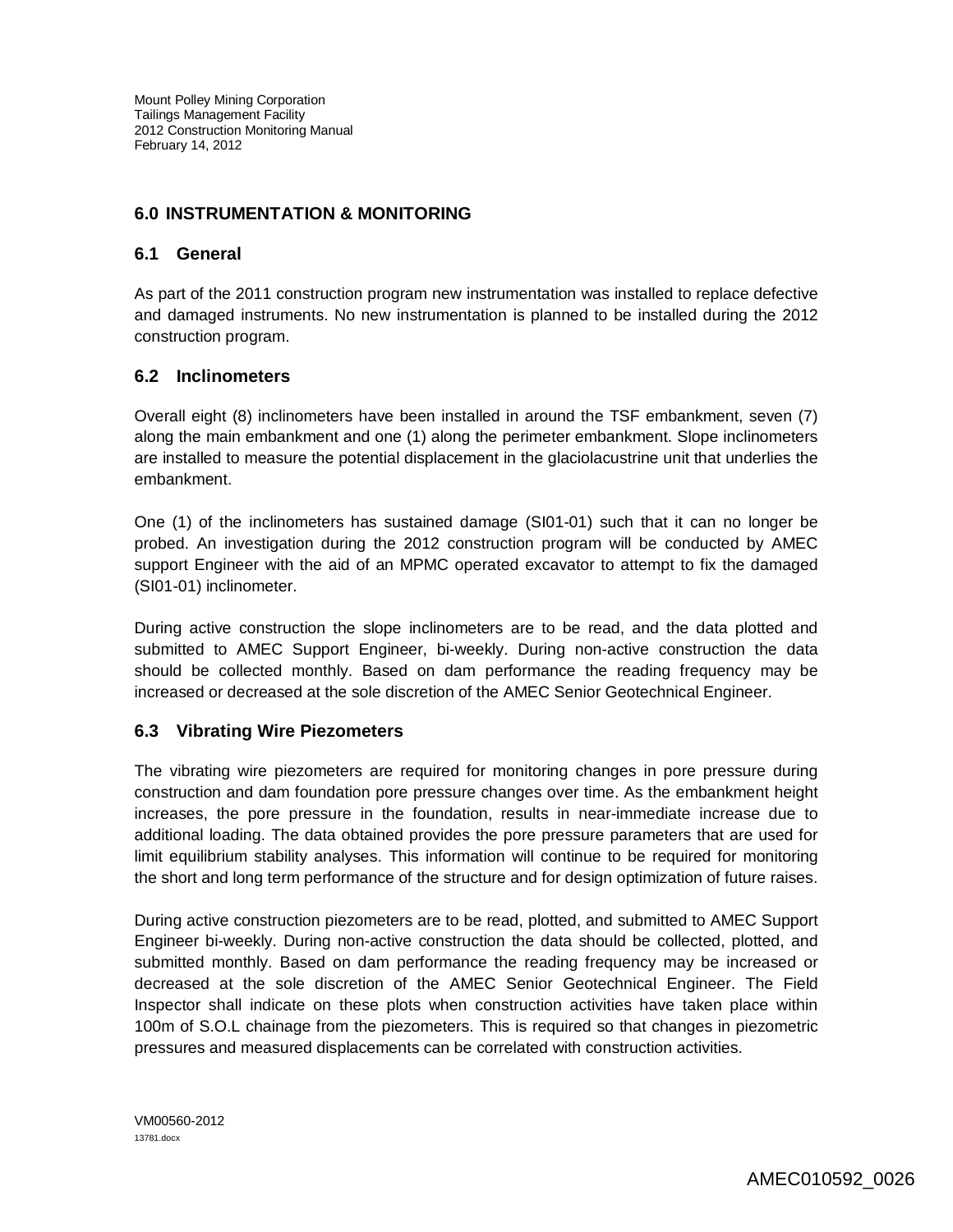# **7.0 CLOSURE NOTE**

This report has been prepared for the exclusive use of Mount Polley Mining Corporation for specific application to the area within this report. Any use which a third party makes of this report, or any reliance on or decisions made based on it, are the responsibility of such third parties. AMEC accepts no responsibility for damages, if any, suffered by any third party as a result of decisions made or actions based on this report. It has been prepared in accordance with generally accepted engineering geology and geotechnical engineering practices. No other warranty, expressed or implied, is made.

If you have any questions about the content of this manual, please do not hesitate to call.

Respectfully submitted,

#### **AMEC Earth & Environmental Limited**

Per Dmitri Ostritchenko EIT Geotechnical Engineer

Reviewed by:

Per Per Daryl Dufault, P.Eng. Project Manager

Davies, Michael P., P.Eng. Vice-President, Mining

Per Todd E. Martin, P.Eng., P.Geo. Senior Geotechnical Engineer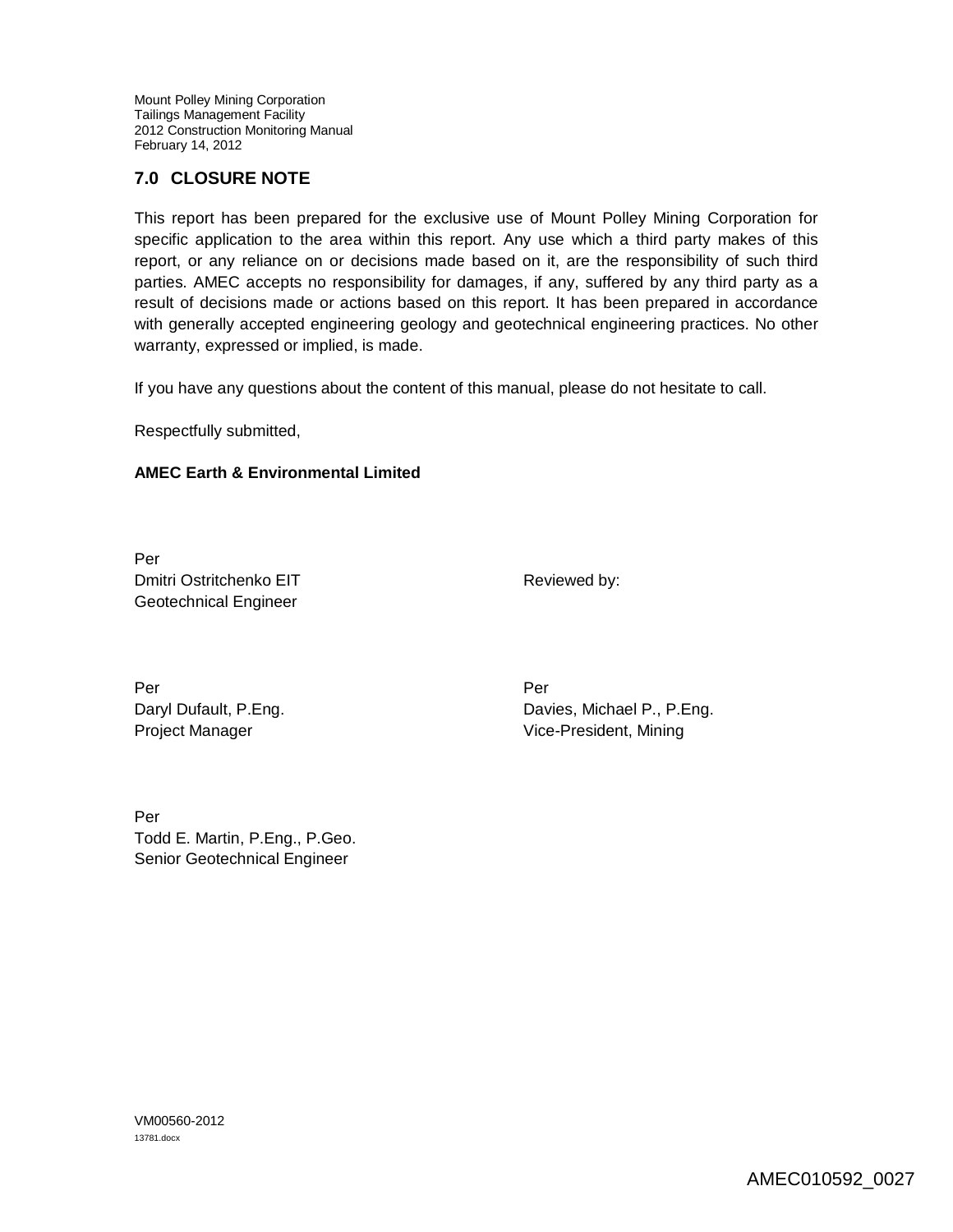#### **REFERENCES**

AMEC (2006). "Dam Safety Review Mt. Polley Mine - Tailings Storage Facility", December.

AMEC (2011). "Construction Manual 2011", 20 April.

AMEC (2012). "2011 SI Program".

AMEC (2011). "Tailings Storage Facility Instrumentation Review and Recommendations", 14 June.

KP (2005). "Mount Polley Mine – Design of the Tailings Storage Facility to Ultimate Elevation", 18 June.

KP (2007). "Mount Polley Mine – Stage 6 Design of the Tailings Storage Facility", 18 June.

KP (2011). "Mount Polley Mine – Tailings Storage Facility Report on Stage 6B Construction", 25 January.

KP (2011). "Mount Polley Mine – Tailings Storage Facility Report on 2010 Annual Inspection", 25 January.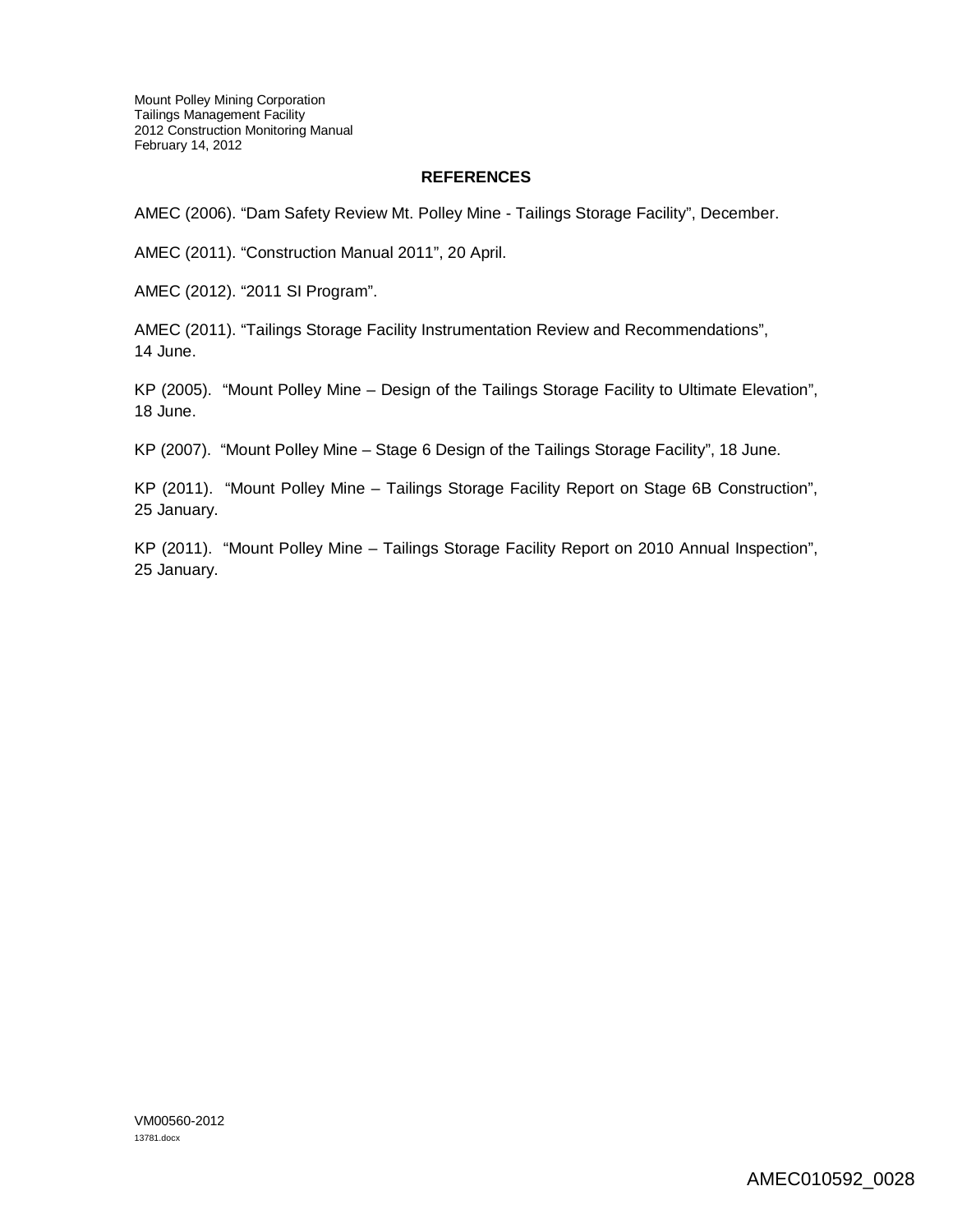AMEC Earth & Environmental Limited 2227 Douglas Road, Burnaby, BC [Canada V5C](http://www.amec.com) 5A9 Tel +1 (604) 294-3811 Fax +1 (604) 294-4664 www.amec.com

#### **MOUNT POLLEY MINES**

#### **TAILINGS STORGA FACILITY – STAGE 8 2012 CONSTRUCTION MONITORING MANUAL**

Submitted to:

**MOUNT POLLEY MINING CORPORATION** Vancouver, BC

Submitted by:

**AMEC Earth & Environmental Limited** Prince George & Burnaby, BC

February 14 2012

VM00560-2012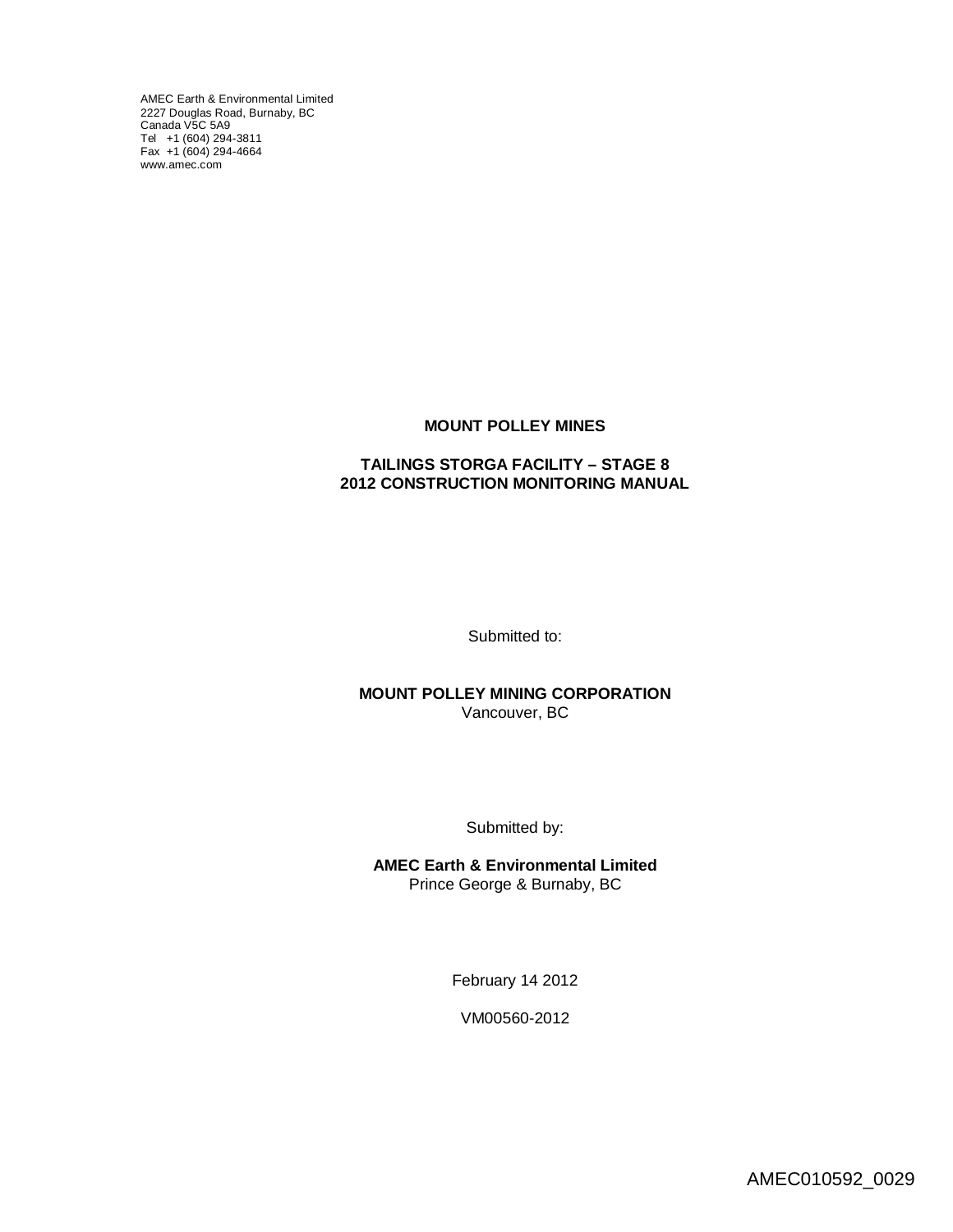**APPENDIX A - Stability Analysis**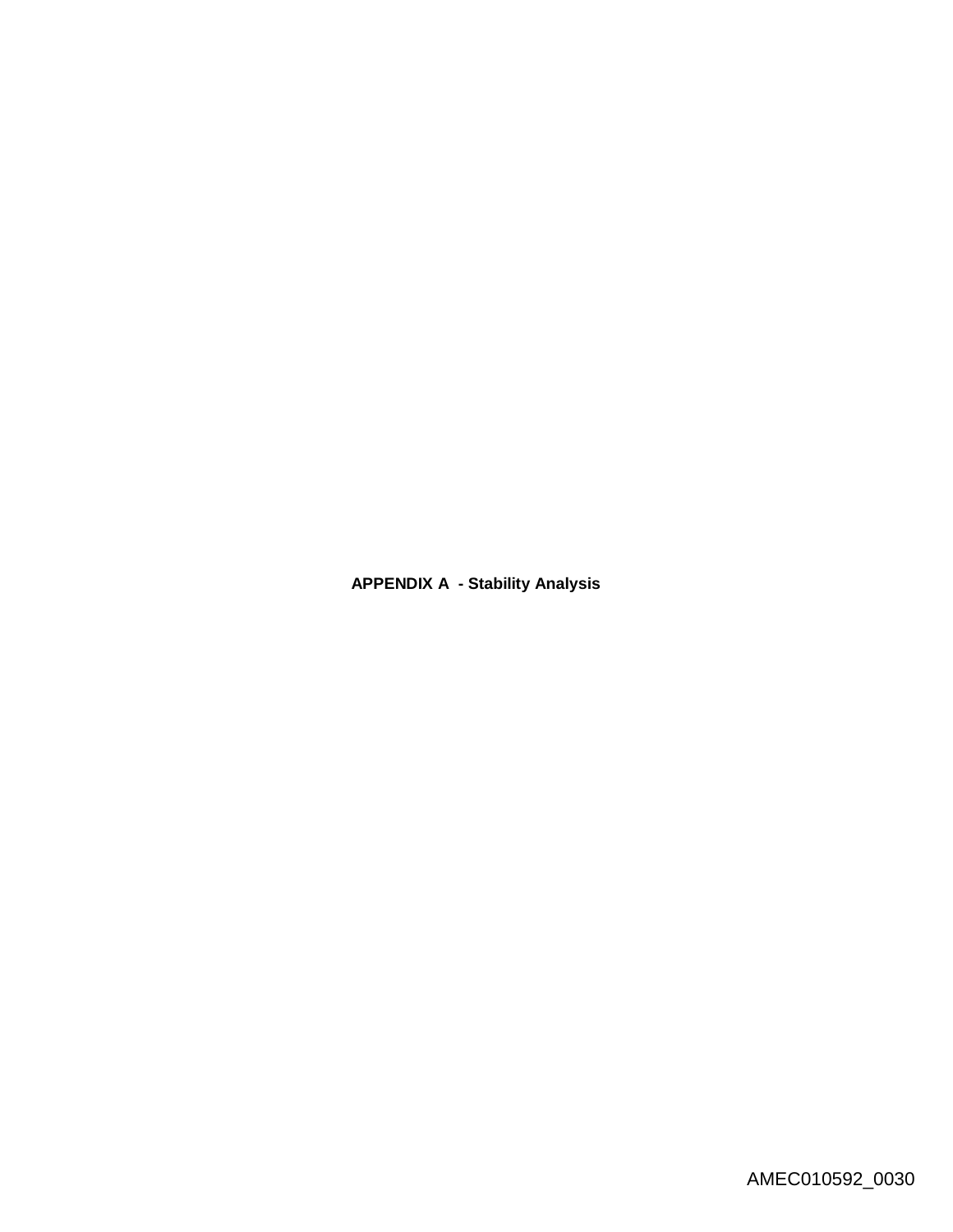**APPENDIX B - Sample Daily Construction Report**